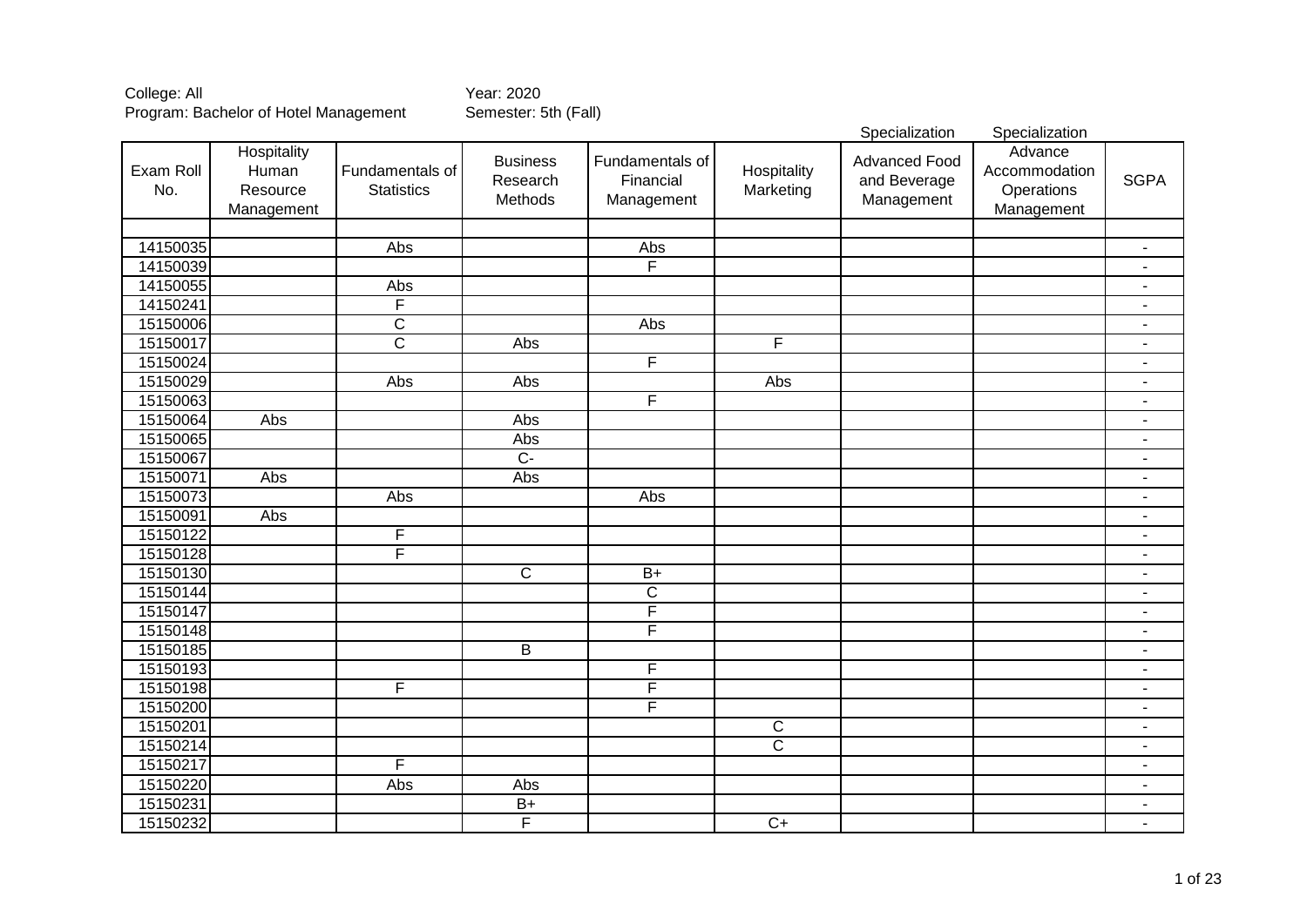|                  |                                                |                                      |                                        |                                            |                          | Specialization                                     | Specialization                                       |                          |
|------------------|------------------------------------------------|--------------------------------------|----------------------------------------|--------------------------------------------|--------------------------|----------------------------------------------------|------------------------------------------------------|--------------------------|
| Exam Roll<br>No. | Hospitality<br>Human<br>Resource<br>Management | Fundamentals of<br><b>Statistics</b> | <b>Business</b><br>Research<br>Methods | Fundamentals of<br>Financial<br>Management | Hospitality<br>Marketing | <b>Advanced Food</b><br>and Beverage<br>Management | Advance<br>Accommodation<br>Operations<br>Management | <b>SGPA</b>              |
|                  |                                                |                                      |                                        |                                            |                          |                                                    |                                                      |                          |
| 16150001         |                                                |                                      | $\overline{C+}$                        | F                                          |                          |                                                    |                                                      | $\overline{\phantom{a}}$ |
| 16150002         |                                                |                                      | $\overline{C}$ -                       | $\overline{\text{c}}$                      |                          |                                                    |                                                      |                          |
| 16150003         | $\overline{\mathsf{C}}$                        |                                      | $\overline{C}$                         |                                            |                          |                                                    |                                                      |                          |
| 16150005         |                                                |                                      | $\overline{\mathsf{C}}$                |                                            |                          |                                                    |                                                      |                          |
| 16150007         |                                                |                                      | $B -$                                  | $B -$                                      |                          |                                                    |                                                      | $\blacksquare$           |
| 16150008         |                                                | Abs                                  |                                        | Abs                                        |                          |                                                    |                                                      | $\blacksquare$           |
| 16150009         |                                                |                                      |                                        | Abs                                        |                          |                                                    |                                                      | $\blacksquare$           |
| 16150011         | Abs                                            | $\overline{C}$                       | $\overline{\text{c}}$                  |                                            |                          | $\overline{B}$                                     |                                                      | $\blacksquare$           |
| 16150013         |                                                | F                                    | Abs                                    | Abs                                        | Abs                      |                                                    |                                                      | $\blacksquare$           |
| 16150014         |                                                |                                      | $\overline{C+}$                        |                                            |                          |                                                    |                                                      | $\overline{a}$           |
| 16150015         |                                                | $\overline{\text{c}}$                | $\overline{C+}$                        | F                                          | $\overline{D+}$          | $\overline{B}$                                     |                                                      | $\overline{a}$           |
| 16150016         |                                                |                                      | $\overline{C+}$                        |                                            |                          |                                                    |                                                      | $\blacksquare$           |
| 16150017         |                                                | $\overline{\text{c}}$                | $\overline{C+}$                        | $\overline{C}$                             | $\overline{C+}$          |                                                    |                                                      | $\blacksquare$           |
| 16150021         |                                                |                                      | $\overline{C}$                         |                                            |                          |                                                    |                                                      | $\blacksquare$           |
| 16150022         |                                                |                                      | $\overline{C+}$                        |                                            |                          |                                                    |                                                      | $\blacksquare$           |
| 16150023         |                                                | Abs                                  | Abs                                    | Abs                                        |                          |                                                    |                                                      | $\blacksquare$           |
| 16150025         |                                                |                                      | F                                      | $\overline{C}$                             | $\overline{C}$           |                                                    |                                                      | $\blacksquare$           |
| 16150026         |                                                |                                      | $B -$                                  | $\overline{\mathsf{F}}$                    |                          |                                                    |                                                      | $\overline{a}$           |
| 16150033         |                                                |                                      |                                        | $\overline{\text{C}}$                      | F                        |                                                    |                                                      | $\overline{\phantom{a}}$ |
| 16150044         |                                                |                                      | $\overline{\mathsf{F}}$                | $\overline{\mathsf{F}}$                    |                          | B                                                  |                                                      | $\overline{\phantom{a}}$ |
| 16150047         |                                                | $\mathsf C$                          |                                        | F                                          |                          |                                                    |                                                      | $\overline{\phantom{a}}$ |
| 16150048         |                                                | $\overline{\mathsf{F}}$              |                                        | $\overline{\mathsf{F}}$                    |                          |                                                    |                                                      | $\blacksquare$           |
| 16150049         |                                                | $\overline{B}$                       |                                        | A-                                         | $\overline{C}$           |                                                    |                                                      | $\blacksquare$           |
| 16150053         |                                                | F                                    | $B+$                                   | F                                          | $\overline{C}$           |                                                    |                                                      | $\overline{\phantom{a}}$ |
| 16150054         |                                                |                                      |                                        | C                                          |                          |                                                    |                                                      | $\blacksquare$           |
| 16150055         |                                                | $\overline{c}$                       |                                        | F                                          | F                        |                                                    |                                                      | $\blacksquare$           |
| 16150063         |                                                |                                      |                                        |                                            | Abs                      |                                                    |                                                      | $\overline{\phantom{a}}$ |
| 16150064         |                                                |                                      | $B -$                                  |                                            |                          |                                                    |                                                      | $\blacksquare$           |
| 16150075         |                                                | D+                                   |                                        |                                            |                          |                                                    |                                                      | $\blacksquare$           |
| 16150082         |                                                |                                      | B                                      |                                            |                          |                                                    |                                                      | $\overline{\phantom{a}}$ |
| 16150084         |                                                | $\overline{B+}$                      |                                        | $\overline{B+}$                            |                          |                                                    |                                                      | $\blacksquare$           |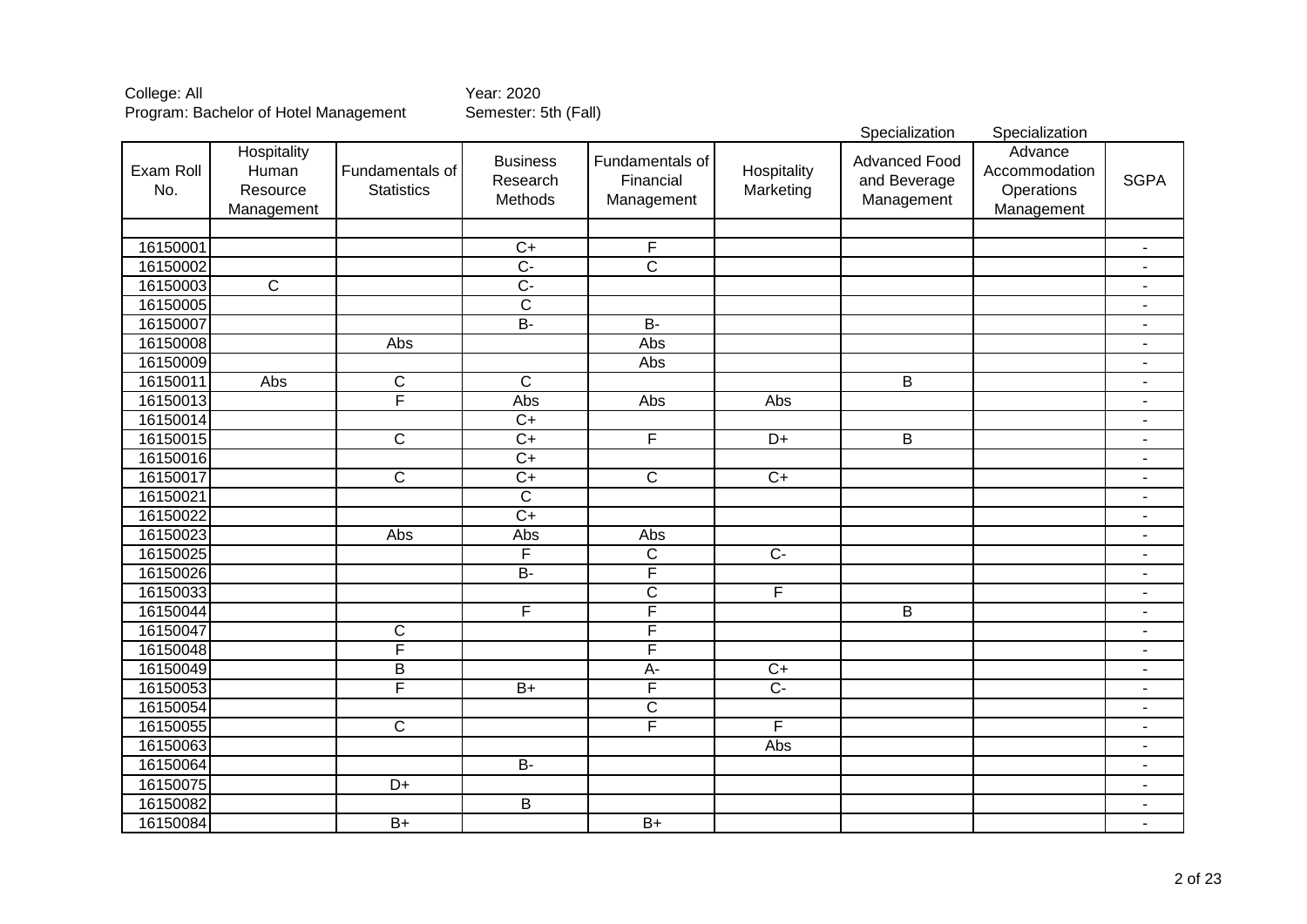|                  |                                                |                                      |                                        |                                            |                          | Specialization                                     | Specialization                                       |                          |
|------------------|------------------------------------------------|--------------------------------------|----------------------------------------|--------------------------------------------|--------------------------|----------------------------------------------------|------------------------------------------------------|--------------------------|
| Exam Roll<br>No. | Hospitality<br>Human<br>Resource<br>Management | Fundamentals of<br><b>Statistics</b> | <b>Business</b><br>Research<br>Methods | Fundamentals of<br>Financial<br>Management | Hospitality<br>Marketing | <b>Advanced Food</b><br>and Beverage<br>Management | Advance<br>Accommodation<br>Operations<br>Management | <b>SGPA</b>              |
|                  |                                                |                                      |                                        |                                            |                          |                                                    |                                                      |                          |
| 16150091         |                                                | $\overline{B}$                       |                                        | $\overline{\mathsf{F}}$                    | $\overline{C}$           |                                                    |                                                      |                          |
| 16150093         |                                                | F                                    |                                        | Abs                                        |                          |                                                    |                                                      |                          |
| 16150095         |                                                |                                      | $B+$                                   |                                            |                          |                                                    |                                                      | $\overline{\phantom{a}}$ |
| 16150096         |                                                | $\overline{\text{C}}$                |                                        |                                            | $\overline{C}$ -         |                                                    |                                                      | $\blacksquare$           |
| 16150102         |                                                | $\overline{F}$                       |                                        |                                            | Abs                      |                                                    |                                                      | $\blacksquare$           |
| 16150126         |                                                | $\overline{C}$                       | $B+$                                   | F                                          | $\overline{\mathsf{C}}$  |                                                    |                                                      | $\blacksquare$           |
| 16150130         |                                                | $\overline{C+}$                      | $\overline{\text{c}}$                  | F                                          |                          |                                                    |                                                      | $\blacksquare$           |
| 16150147         |                                                |                                      | $\overline{C}$                         |                                            |                          |                                                    |                                                      | $\blacksquare$           |
| 16150149         |                                                | Abs                                  | Abs                                    | Abs                                        |                          |                                                    |                                                      | $\overline{a}$           |
| 16150153         | Abs                                            | $\overline{\mathsf{C}}$              | $\overline{D+}$                        | F                                          |                          |                                                    |                                                      | $\overline{a}$           |
| 16150157         |                                                | $\overline{\text{C}}$                | $\overline{C}$                         | F                                          |                          |                                                    |                                                      | $\blacksquare$           |
| 16150167         |                                                | F                                    |                                        | F                                          |                          |                                                    |                                                      | $\blacksquare$           |
| 16150168         |                                                | F                                    | $C+$                                   |                                            | $\overline{C}$           |                                                    |                                                      | $\blacksquare$           |
| 16150169         |                                                | $\overline{D+}$                      |                                        | F                                          | $\overline{F}$           |                                                    |                                                      | $\blacksquare$           |
| 16150170         |                                                | $\overline{\mathsf{C}}$              |                                        | F                                          |                          |                                                    |                                                      | $\blacksquare$           |
| 16150182         |                                                | Abs                                  |                                        | Abs                                        | $\overline{F}$           |                                                    |                                                      | $\blacksquare$           |
| 16150185         |                                                | $\overline{B}$                       | F                                      | Abs                                        |                          |                                                    |                                                      | $\blacksquare$           |
| 16150187         |                                                | $\overline{\mathsf{F}}$              |                                        | Abs                                        | Abs                      |                                                    |                                                      | $\blacksquare$           |
| 16150191         |                                                |                                      |                                        |                                            | $\overline{C}$           |                                                    |                                                      | $\overline{\phantom{a}}$ |
| 16150197         |                                                |                                      |                                        | F                                          | $\overline{C}$           |                                                    |                                                      | $\overline{\phantom{a}}$ |
| 16150198         | Abs                                            |                                      |                                        |                                            | F                        |                                                    |                                                      | $\blacksquare$           |
| 16150199         |                                                |                                      |                                        | $\mathsf{C}$                               |                          |                                                    |                                                      | $\blacksquare$           |
| 16150205         |                                                |                                      | Abs                                    | Abs                                        | Abs                      |                                                    |                                                      | $\blacksquare$           |
| 16150210         |                                                |                                      |                                        |                                            | $\overline{C}$           |                                                    |                                                      | $\overline{\phantom{a}}$ |
| 16150214         |                                                |                                      |                                        | $\overline{C}$                             | $\overline{C}$           |                                                    |                                                      | $\blacksquare$           |
| 16150215         |                                                |                                      |                                        |                                            | $\overline{C+}$          |                                                    |                                                      | $\overline{\phantom{a}}$ |
| 16150216         |                                                |                                      | D+                                     |                                            |                          |                                                    |                                                      | $\overline{\phantom{a}}$ |
| 16150226         | Abs                                            |                                      |                                        |                                            |                          |                                                    |                                                      | $\overline{\phantom{a}}$ |
| 16150228         |                                                |                                      |                                        |                                            | $\overline{C}$           |                                                    |                                                      | $\blacksquare$           |
| 16150229         |                                                |                                      | F                                      |                                            |                          |                                                    |                                                      | $\overline{\phantom{a}}$ |
| 16150236         |                                                |                                      |                                        |                                            | $\overline{C}$           |                                                    |                                                      | $\blacksquare$           |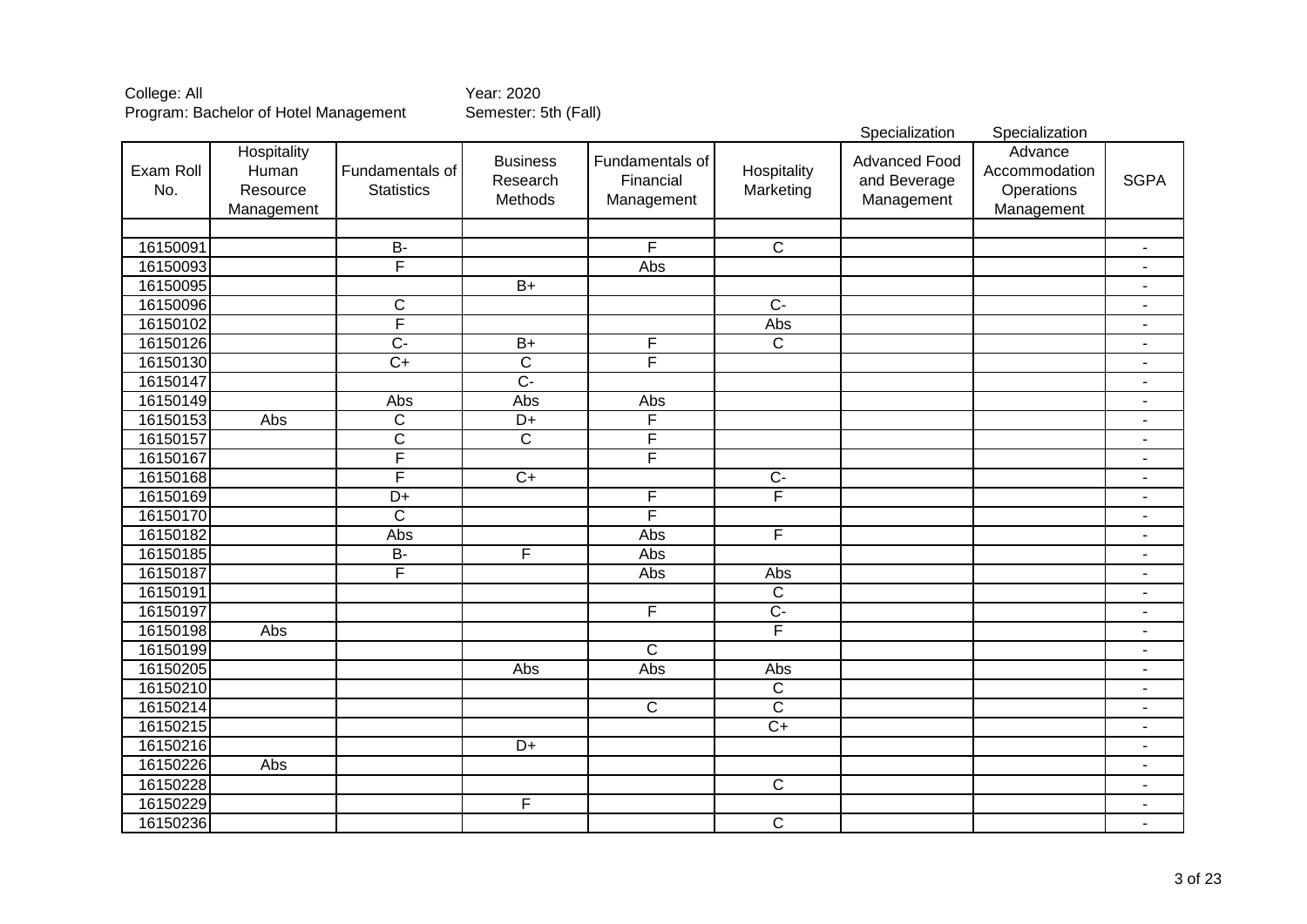|                  |                                                |                                      |                                        |                                            |                          | Specialization                                     | Specialization                                       |                          |
|------------------|------------------------------------------------|--------------------------------------|----------------------------------------|--------------------------------------------|--------------------------|----------------------------------------------------|------------------------------------------------------|--------------------------|
| Exam Roll<br>No. | Hospitality<br>Human<br>Resource<br>Management | Fundamentals of<br><b>Statistics</b> | <b>Business</b><br>Research<br>Methods | Fundamentals of<br>Financial<br>Management | Hospitality<br>Marketing | <b>Advanced Food</b><br>and Beverage<br>Management | Advance<br>Accommodation<br>Operations<br>Management | <b>SGPA</b>              |
|                  |                                                |                                      |                                        |                                            |                          |                                                    |                                                      |                          |
| 16150238         |                                                |                                      | $\overline{C}$                         | $\overline{\mathsf{F}}$                    | $\overline{C+}$          |                                                    |                                                      | $\overline{\phantom{a}}$ |
| 16150241         |                                                |                                      |                                        |                                            | Withheld                 |                                                    |                                                      |                          |
| 16150247         |                                                | Abs                                  |                                        |                                            |                          |                                                    |                                                      |                          |
| 17150016         |                                                |                                      |                                        | $\overline{\text{C}}$                      |                          |                                                    |                                                      | $\blacksquare$           |
| 17150020         |                                                |                                      |                                        | F                                          |                          |                                                    |                                                      | $\blacksquare$           |
| 17150023         |                                                |                                      |                                        | Abs                                        |                          |                                                    |                                                      | $\blacksquare$           |
| 17150026         |                                                |                                      |                                        | Abs                                        |                          |                                                    |                                                      | $\blacksquare$           |
| 17150029         |                                                | F                                    |                                        |                                            |                          |                                                    |                                                      | $\blacksquare$           |
| 17150032         |                                                |                                      |                                        | F                                          |                          |                                                    |                                                      | $\blacksquare$           |
| 17150033         |                                                | Abs                                  | Abs                                    |                                            |                          |                                                    |                                                      | $\overline{a}$           |
| 17150036         |                                                | F                                    |                                        | F                                          |                          |                                                    |                                                      | $\blacksquare$           |
| 17150060         |                                                | Abs                                  |                                        |                                            |                          |                                                    |                                                      | $\blacksquare$           |
| 17150068         |                                                |                                      |                                        | Abs                                        |                          |                                                    |                                                      | $\blacksquare$           |
| 17150070         |                                                |                                      |                                        | F                                          |                          |                                                    |                                                      | $\overline{a}$           |
| 17150072         |                                                | $\overline{\mathsf{F}}$              |                                        | Abs                                        |                          |                                                    |                                                      | $\blacksquare$           |
| 17150076         |                                                | $\overline{C}$ -                     | $\overline{C}$                         |                                            |                          |                                                    |                                                      | $\blacksquare$           |
| 17150082         |                                                | Abs                                  |                                        | Abs                                        |                          |                                                    |                                                      | $\overline{\phantom{a}}$ |
| 17150085         |                                                | $\overline{D+}$                      |                                        |                                            |                          |                                                    |                                                      | $\overline{\phantom{a}}$ |
| 17150096         |                                                |                                      | $\overline{B}$                         |                                            |                          |                                                    |                                                      | $\blacksquare$           |
| 17150097         |                                                |                                      | $\overline{C}$                         | F                                          |                          | B                                                  |                                                      | $\blacksquare$           |
| 17150099         |                                                |                                      |                                        | $\overline{\text{C}}$                      | F                        |                                                    |                                                      | $\blacksquare$           |
| 17150100         | <b>B-</b>                                      |                                      |                                        | F                                          |                          |                                                    |                                                      | $\blacksquare$           |
| 17150101         |                                                |                                      |                                        | $\overline{C+}$                            |                          |                                                    |                                                      | $\overline{\phantom{a}}$ |
| 17150104         |                                                |                                      |                                        | Abs                                        |                          |                                                    |                                                      | $\overline{\phantom{a}}$ |
| 17150108         |                                                |                                      |                                        | $\overline{C+}$                            |                          |                                                    |                                                      | $\overline{\phantom{a}}$ |
| 17150113         |                                                | Abs                                  |                                        |                                            |                          | B                                                  |                                                      | $\blacksquare$           |
| 17150114         |                                                |                                      |                                        | F                                          |                          |                                                    |                                                      | $\blacksquare$           |
| 17150120         |                                                |                                      | $\overline{B}$                         | $\overline{C}$                             |                          |                                                    |                                                      | $\blacksquare$           |
| 17150122         |                                                |                                      |                                        | Abs                                        |                          |                                                    |                                                      | ٠                        |
| 17150125         |                                                | Abs                                  |                                        | F                                          |                          |                                                    |                                                      |                          |
| 17150126         |                                                |                                      |                                        | $B -$                                      |                          |                                                    |                                                      | $\blacksquare$           |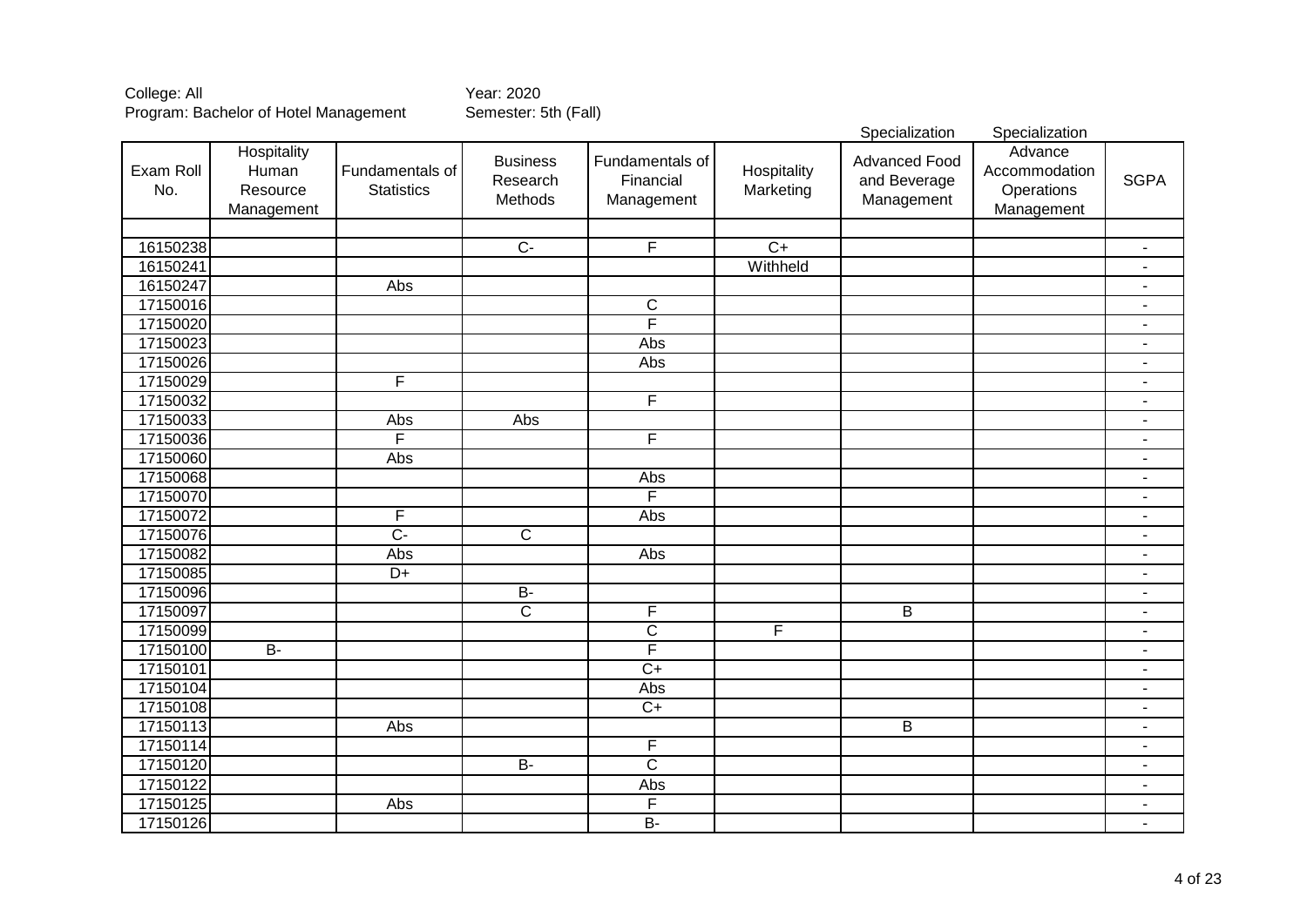|                  |                                                |                                      |                                        |                                            |                          | Specialization                                     | Specialization                                       |                          |
|------------------|------------------------------------------------|--------------------------------------|----------------------------------------|--------------------------------------------|--------------------------|----------------------------------------------------|------------------------------------------------------|--------------------------|
| Exam Roll<br>No. | Hospitality<br>Human<br>Resource<br>Management | Fundamentals of<br><b>Statistics</b> | <b>Business</b><br>Research<br>Methods | Fundamentals of<br>Financial<br>Management | Hospitality<br>Marketing | <b>Advanced Food</b><br>and Beverage<br>Management | Advance<br>Accommodation<br>Operations<br>Management | <b>SGPA</b>              |
|                  |                                                |                                      |                                        |                                            |                          |                                                    |                                                      |                          |
| 17150131         |                                                | $\overline{C}$                       |                                        | F                                          |                          |                                                    |                                                      | $\blacksquare$           |
| 17150135         |                                                |                                      |                                        | $\overline{C+}$                            |                          |                                                    |                                                      | $\blacksquare$           |
| 17150139         |                                                |                                      |                                        | $B -$                                      |                          |                                                    |                                                      |                          |
| 17150141         |                                                |                                      |                                        | Abs                                        |                          |                                                    |                                                      | $\blacksquare$           |
| 17150144         |                                                |                                      |                                        | F                                          |                          |                                                    |                                                      | $\blacksquare$           |
| 17150148         |                                                | F                                    |                                        | F                                          |                          |                                                    |                                                      | $\blacksquare$           |
| 17150149         |                                                | Abs                                  |                                        | Abs                                        |                          |                                                    |                                                      | $\blacksquare$           |
| 17150155         |                                                |                                      |                                        | F                                          |                          |                                                    |                                                      | $\blacksquare$           |
| 17150159         |                                                | F                                    | $\overline{C}$                         | F                                          |                          |                                                    |                                                      | $\blacksquare$           |
| 17150163         | Abs                                            | F                                    | $\overline{C}$ -                       | F                                          | $\overline{D+}$          |                                                    |                                                      | $\blacksquare$           |
| 17150164         | $\overline{C}$                                 |                                      | $\overline{\text{c}}$                  |                                            |                          |                                                    |                                                      | $\blacksquare$           |
| 17150169         |                                                |                                      |                                        | F                                          |                          |                                                    |                                                      | ÷                        |
| 17150170         |                                                |                                      |                                        | F                                          | $\overline{C}$ -         |                                                    |                                                      | $\blacksquare$           |
| 17150174         |                                                | $\overline{C}$                       |                                        | F                                          |                          |                                                    |                                                      | $\blacksquare$           |
| 17150177         |                                                |                                      |                                        |                                            | $\overline{\mathsf{C}}$  |                                                    |                                                      | $\blacksquare$           |
| 17150183         |                                                |                                      |                                        | F                                          |                          |                                                    |                                                      | $\blacksquare$           |
| 17150188         |                                                | F                                    |                                        | F                                          |                          |                                                    |                                                      | $\blacksquare$           |
| 17150189         |                                                |                                      |                                        | F                                          |                          |                                                    |                                                      | $\blacksquare$           |
| 17150190         |                                                | F                                    | Abs                                    | Abs                                        |                          |                                                    |                                                      | $\blacksquare$           |
| 17150192         |                                                | $\overline{\mathsf{F}}$              |                                        | Abs                                        |                          |                                                    |                                                      | $\overline{\phantom{a}}$ |
| 17150193         | F                                              | F                                    |                                        | F                                          | $\overline{C}$           |                                                    |                                                      | $\blacksquare$           |
| 17150198         |                                                |                                      |                                        | $\overline{C}$                             |                          |                                                    |                                                      | $\blacksquare$           |
| 17150199         |                                                | F                                    |                                        | F                                          |                          |                                                    |                                                      | $\blacksquare$           |
| 17150202         |                                                |                                      |                                        | F                                          |                          |                                                    |                                                      | $\blacksquare$           |
| 17150214         |                                                | F                                    |                                        | F                                          |                          |                                                    |                                                      | $\blacksquare$           |
| 17150217         |                                                |                                      |                                        | $\overline{\text{c}}$                      |                          |                                                    |                                                      | $\blacksquare$           |
| 17150219         |                                                |                                      |                                        | Abs                                        |                          |                                                    |                                                      | $\overline{\phantom{a}}$ |
| 17150221         |                                                | F                                    | Abs                                    | Abs                                        |                          |                                                    |                                                      | $\blacksquare$           |
| 17150227         |                                                | Abs                                  | $\overline{F}$                         | F                                          |                          |                                                    |                                                      | $\blacksquare$           |
| 17150232         |                                                |                                      |                                        | F                                          |                          |                                                    |                                                      | $\overline{\phantom{a}}$ |
| 17150235         |                                                |                                      |                                        |                                            | $\overline{C}$           |                                                    |                                                      | $\blacksquare$           |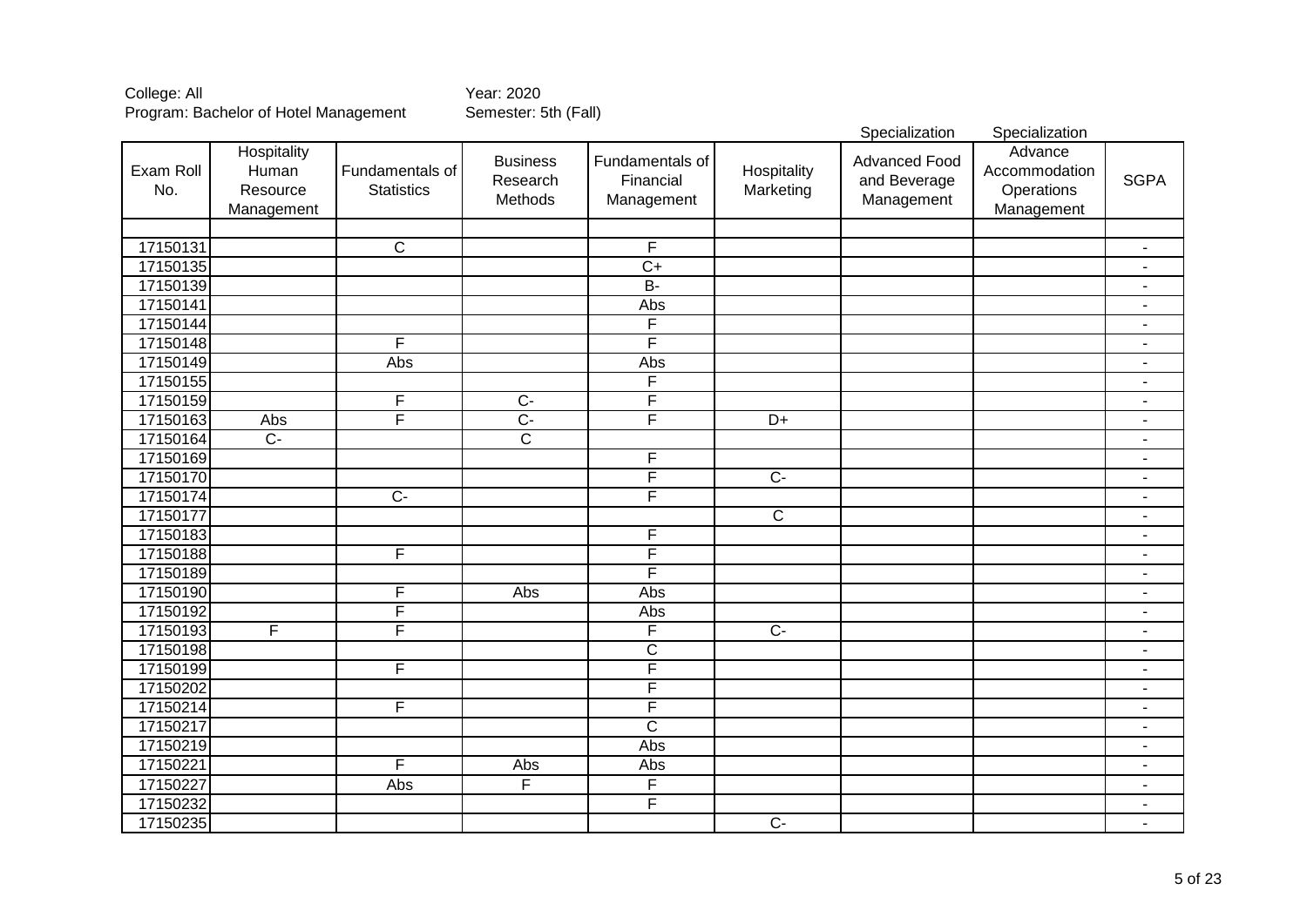Specialization Specialization Exam Roll No. **Hospitality** Human Resource Management Fundamentals of **Statistics Business** Research **Methods** Fundamentals of Financial Management **Hospitality** Marketing Advanced Food and Beverage **Management Advance** Accommodation **Operations** Management **SGPA** 17150237 F F - 17150238 F - 17150244 Abs - 17150248 F - 17150249 C - 17150255 C - 17150258 C - 17150271 C - 18150002| B+ | C | Abs | F | B- | A- | | -18150004| B | F | B | Abs | B+ | A- | | -18150005 | B | C | B- | F | B- | A- | | -18150006| B+ | F | A- | F | C+ | A- | | -18150007 B C B B C+ B+ A- B+ 2.88 18150009 A- | B- | A- | F | B+ | A- | | -18150010 B F B F B+ B+ - 18150011 B | A- | A- | A- | B- | B+ | | 3.35 18150014| B+ | F | B | F | B | B+ | | | -18150015 B- | F | B+ | F | B | B+ | | -18150016| B+ | C | A- | F | A- | B+ | | -18150019 B+ C+ A- C A- B+ 3.05 18150020| B+ | B | B+ | C | A- | B+ | 3.10 18150021 B+ A- B C+ A- A- 3.28 18150022 | A | A | B | A | A | 3.83 18150023| B+ | C+ | A- | F | B | A | | -18150024 | A | C- | A- | F | A | A | | -18150026 B+ | F | B+ | F | B | B+ | | -18150027 A- B- B+ Abs B+ B+ - 18150028 B | F | B | F | B- | B+ | | -18150029 C | F | B- | F | C+ | B+ | | -18150030 | A- | C+ | A- | F | A | A- | | -18150032 C | C- | B | C | C+ | B+ | | 2.38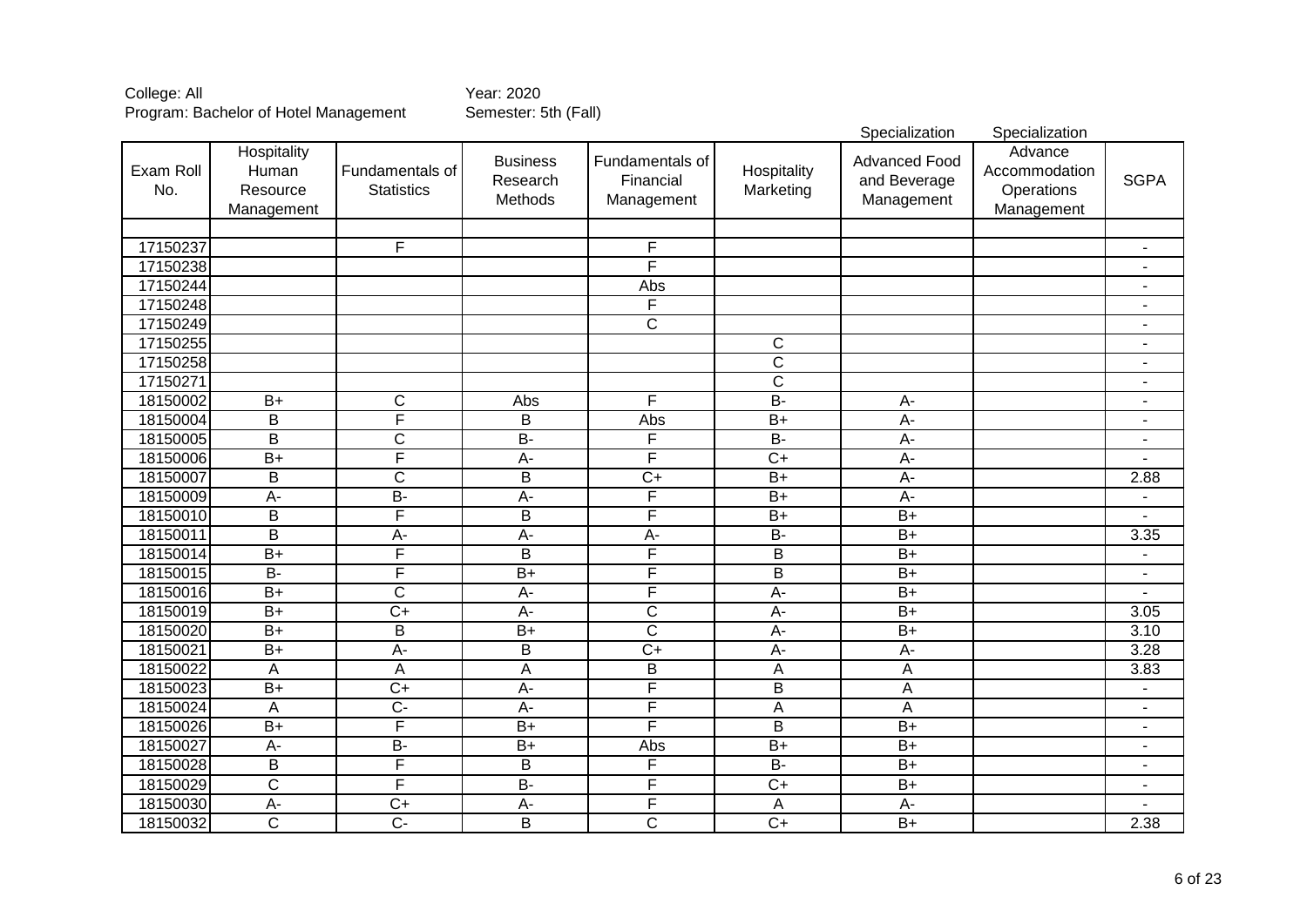|                  |                                                |                                      |                                        |                                            |                          | Specialization                                     | Specialization                                       |                          |
|------------------|------------------------------------------------|--------------------------------------|----------------------------------------|--------------------------------------------|--------------------------|----------------------------------------------------|------------------------------------------------------|--------------------------|
| Exam Roll<br>No. | Hospitality<br>Human<br>Resource<br>Management | Fundamentals of<br><b>Statistics</b> | <b>Business</b><br>Research<br>Methods | Fundamentals of<br>Financial<br>Management | Hospitality<br>Marketing | <b>Advanced Food</b><br>and Beverage<br>Management | Advance<br>Accommodation<br>Operations<br>Management | <b>SGPA</b>              |
|                  |                                                |                                      |                                        |                                            |                          |                                                    |                                                      |                          |
| 18150034         | $A -$                                          | $C+$                                 | $A -$                                  | $B+$                                       | $A -$                    | $A-$                                               |                                                      | 3.40                     |
| 18150035         | $\overline{\mathsf{A}}$                        | $\overline{A}$                       | $\overline{A}$                         | $\overline{\mathsf{A}}$                    | $\overline{A}$           | $\overline{A}$                                     |                                                      | 4.00                     |
| 18150036         | $A -$                                          | $\overline{C+}$                      | $A -$                                  | $B -$                                      | $\overline{A}$           | $\overline{A}$                                     |                                                      | 3.30                     |
| 18150039         | A-                                             | $\overline{B}$                       | A                                      | F                                          | $\overline{A}$           | Α                                                  |                                                      |                          |
| 18150040         | $\overline{A}$                                 | $A -$                                | A                                      | $\overline{A}$                             | $A -$                    | Α                                                  |                                                      | 3.85                     |
| 18150043         | $\overline{B+}$                                | F                                    | $\overline{B}$                         | F                                          | $B -$                    | $\overline{B+}$                                    |                                                      |                          |
| 18150044         | $\overline{B+}$                                | $\overline{\text{c}}$                | $A -$                                  | $\overline{\text{c}}$                      | $A -$                    | $\overline{A}$                                     |                                                      | 3.07                     |
| 18150045         | $\overline{B+}$                                | $\overline{D+}$                      | $\overline{B}$                         | $\overline{\text{c}}$                      | $\overline{\mathsf{C}}$  | $\overline{B+}$                                    |                                                      | 2.48                     |
| 18150046         | $\overline{\mathsf{B}}$                        | $\overline{C+}$                      | $\overline{\mathsf{B}}$                | $\overline{\text{c}}$                      | $\overline{B+}$          | $\overline{B+}$                                    |                                                      | 2.82                     |
| 18150047         | $\overline{B+}$                                | $\overline{C}$                       | $B+$                                   | F                                          | $\overline{B}$           | $\overline{B+}$                                    |                                                      |                          |
| 18150048         | $\overline{C+}$                                | F                                    | $B -$                                  | F                                          | $B -$                    | $\overline{B+}$                                    |                                                      |                          |
| 18150049         | A                                              | $B -$                                | $\overline{A}$                         | $\overline{B+}$                            | $B+$                     | $\overline{A}$                                     |                                                      | 3.55                     |
| 18150051         | F                                              | F                                    | B                                      | F                                          | $\overline{B}$           | $\overline{B+}$                                    |                                                      |                          |
| 18150053         | A                                              | A                                    | A                                      | $\overline{C+}$                            | $\overline{A}$           | $\overline{A}$                                     |                                                      | 3.72                     |
| 18150054         | B                                              | C                                    | $B+$                                   | F                                          | $\overline{B+}$          | $\overline{B+}$                                    |                                                      | $\blacksquare$           |
| 18150058         | $\overline{\mathsf{B}}$                        | F                                    | $B+$                                   | $\overline{\text{c}}$                      | $\overline{B}$           | $A -$                                              |                                                      | $\blacksquare$           |
| 18150059         | $\overline{A}$                                 | B                                    | $\overline{A}$                         | F                                          | $\overline{B+}$          | $\overline{A}$                                     |                                                      |                          |
| 18150061         | A                                              | $B+$                                 | A                                      | A                                          | $\overline{A}$           | A                                                  |                                                      | 3.88                     |
| 18150062         | $\overline{C+}$                                | F                                    | $\overline{C+}$                        | F                                          | F                        | $\overline{B+}$                                    |                                                      | $\blacksquare$           |
| 18150063         | <b>B-</b>                                      | F                                    | B                                      | F                                          | F                        | A-                                                 |                                                      |                          |
| 18150064         | A                                              | $B+$                                 | $\mathsf A$                            | $B -$                                      | $\overline{A}$           | A                                                  |                                                      | 3.62                     |
| 18150066         | $\overline{B+}$                                | F                                    | $\overline{B}$                         | F                                          | $\overline{C+}$          | $\overline{B+}$                                    |                                                      |                          |
| 18150067         | $\overline{B+}$                                | $B -$                                | $A -$                                  | $\overline{C+}$                            | $\overline{A}$           | $\overline{B+}$                                    |                                                      | $\overline{3.17}$        |
| 18150068         | $\mathsf C$                                    | F                                    | $\overline{C}$                         | F                                          | $\overline{C+}$          | $\overline{B+}$                                    |                                                      | $\overline{\phantom{a}}$ |
| 18150069         | $A -$                                          | $\overline{C}$                       | $B -$                                  | F                                          | $\overline{B}$           | $\overline{B+}$                                    |                                                      | $\blacksquare$           |
| 18150070         | A-                                             | $\overline{\text{c}}$                | $\overline{A}$                         | F                                          | $\overline{B+}$          | $B+$                                               |                                                      | $\blacksquare$           |
| 18150072         | B                                              | F                                    | B                                      | F                                          | B                        | A-                                                 |                                                      | $\blacksquare$           |
| 18150073         | $\overline{B}$                                 | $\overline{C}$                       | $B+$                                   | F                                          | $\overline{B+}$          | $A -$                                              |                                                      | $\blacksquare$           |
| 18150074         | A                                              | $A -$                                | A                                      | F                                          | $A -$                    | A                                                  |                                                      | $\blacksquare$           |
| 18150075         | $A-$                                           | B                                    | A                                      | $C+$                                       | $A -$                    | A                                                  |                                                      | 3.45                     |
| 18150076         | $\overline{C}$                                 | $\overline{\text{c}}$                | $\overline{B+}$                        | F                                          | $\overline{B}$           | $\overline{A}$                                     |                                                      | $\blacksquare$           |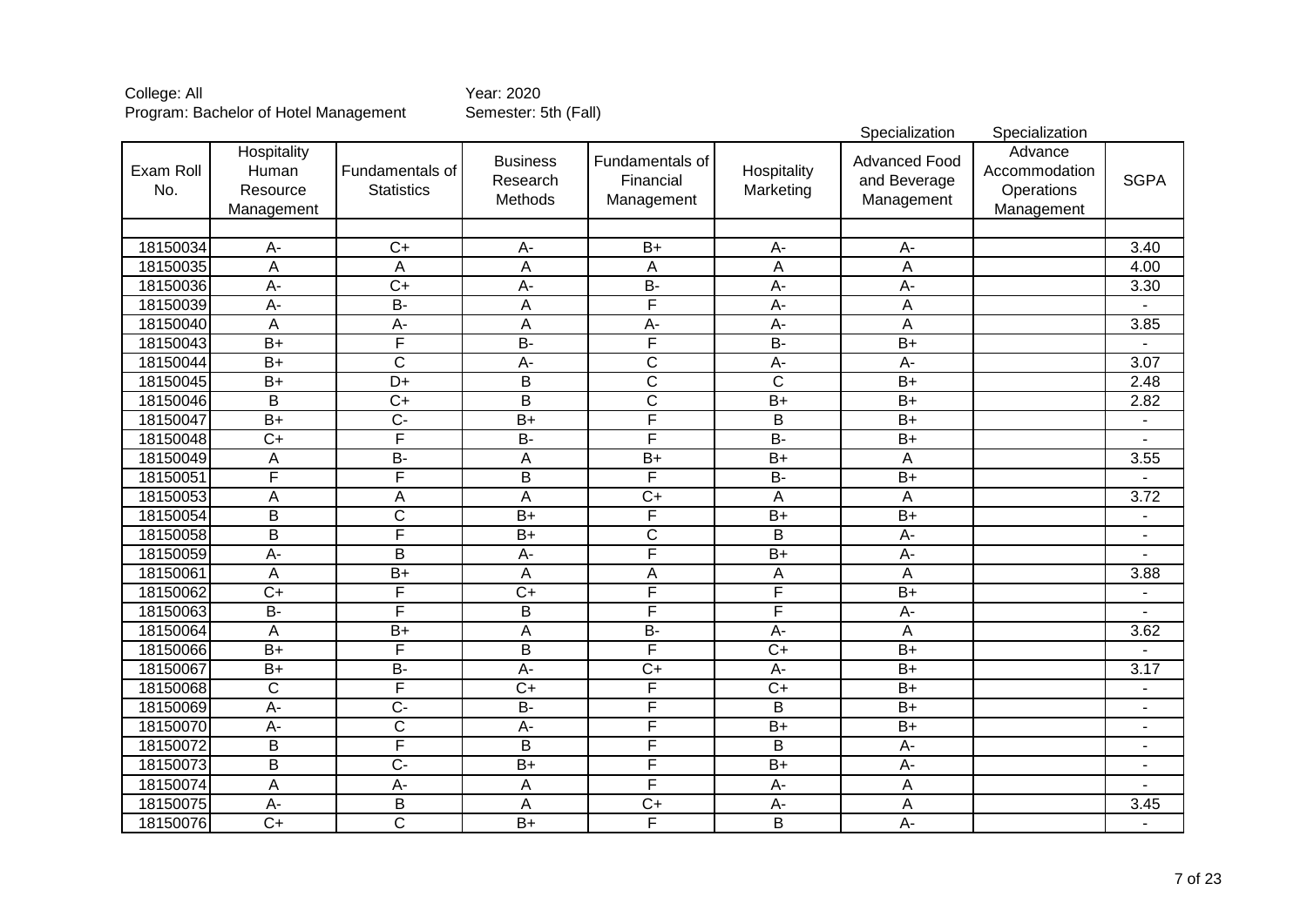|                  |                                                |                                      |                                        |                                            |                           | Specialization                                     | Specialization                                       |                          |
|------------------|------------------------------------------------|--------------------------------------|----------------------------------------|--------------------------------------------|---------------------------|----------------------------------------------------|------------------------------------------------------|--------------------------|
| Exam Roll<br>No. | Hospitality<br>Human<br>Resource<br>Management | Fundamentals of<br><b>Statistics</b> | <b>Business</b><br>Research<br>Methods | Fundamentals of<br>Financial<br>Management | Hospitality<br>Marketing  | <b>Advanced Food</b><br>and Beverage<br>Management | Advance<br>Accommodation<br>Operations<br>Management | <b>SGPA</b>              |
|                  |                                                |                                      |                                        |                                            |                           |                                                    |                                                      |                          |
| 18150077         | $\overline{B+}$                                | D+                                   | $\overline{B+}$                        | F                                          | $B+$                      | $\overline{B+}$                                    |                                                      |                          |
| 18150078         | $A -$                                          | $\overline{C+}$                      | $\overline{A}$                         | F                                          | $\overline{A}$ -          | $\overline{A}$ -                                   |                                                      |                          |
| 18150079         | A                                              | A                                    | A                                      | $\overline{A}$                             | A                         | A                                                  |                                                      | 4.00                     |
| 18150081         | A                                              | $A -$                                | A                                      | $\overline{C+}$                            | A-                        | A                                                  |                                                      | 3.62                     |
| 18150082         | A                                              | $\overline{C+}$                      | $B+$                                   | $\overline{C+}$                            | $\overline{B+}$           | $\overline{A}$                                     |                                                      | 3.15                     |
| 18150083         | $\overline{A}$                                 | $\overline{\mathsf{B}}$              | $\overline{A}$                         | $B+$                                       | $\overline{A}$ -          | $\overline{A}$                                     |                                                      | 3.52                     |
| 18150084         | $\overline{\mathsf{B}}$                        | F                                    | $\overline{B}$                         | F                                          | F                         | $\overline{A}$ -                                   |                                                      | ٠                        |
| 18150085         | $\overline{\mathsf{B}}$                        | $\overline{C+}$                      | $\overline{B+}$                        | F                                          | $\overline{B}$            | $A -$                                              |                                                      | $\blacksquare$           |
| 18150086         | $\overline{A}$                                 | F                                    | $\overline{A}$                         | F                                          | $\overline{B+}$           | A                                                  |                                                      | $\overline{a}$           |
| 18150088         | $\overline{B}$                                 | C                                    | $\overline{A}$                         | F                                          | $\overline{B}$            | $A -$                                              |                                                      |                          |
| 18150089         | $B+$                                           | $\overline{\text{c}}$                | $\overline{A}$                         | $B -$                                      | $\overline{B}$            | $\overline{A}$ -                                   |                                                      | $\overline{3.07}$        |
| 18150090         | A                                              | $\overline{A}$ -                     | A                                      | $\overline{C+}$                            | A                         | A                                                  |                                                      | 3.67                     |
| 18150093         | Abs                                            | Abs                                  | Abs                                    | Abs                                        | F                         | $B+$                                               |                                                      |                          |
| 18150094         | B                                              | $\overline{A}$ -                     | $B -$                                  | $B -$                                      | A                         | $\overline{B}$                                     |                                                      | 3.18                     |
| 18150095         | A                                              | $\overline{B}$                       | $B -$                                  | F                                          | A                         | $\overline{\mathsf{B}}$                            |                                                      | $\blacksquare$           |
| 18150096         | $\overline{A}$                                 | $\overline{C+}$                      | $A -$                                  | F                                          | $\overline{A}$            | $\overline{B+}$                                    |                                                      |                          |
| 18150097         | $\mathsf C$                                    | <b>B-</b>                            | $\overline{C+}$                        | $\overline{B}$                             | $B+$                      | A-                                                 |                                                      | 2.78                     |
| 18150098         | Ē                                              | $\overline{\mathsf{F}}$              | $\overline{\mathsf{F}}$                | F                                          | $\overline{C}$            | $\overline{\text{c}}$                              |                                                      |                          |
| 18150099         | A                                              | $B -$                                | $\overline{C+}$                        | $\overline{C+}$                            | $\overline{A}$ -          | $\overline{A}$                                     |                                                      | 3.12                     |
| 18150100         | $\overline{B}$                                 | $\overline{B}$                       | $\overline{C}$                         | F                                          | $\overline{A}$            | $\overline{B+}$                                    |                                                      | $\overline{\phantom{a}}$ |
| 18150101         | F                                              | $\overline{C}$                       | $\overline{C}$                         | F                                          | $\overline{A}$            | B                                                  |                                                      | ÷,                       |
| 18150102         | $C+$                                           | F                                    | $\overline{\mathsf{F}}$                | F                                          | $B+$                      | $\overline{C+}$                                    |                                                      |                          |
| 18150103         | A                                              | $\overline{C+}$                      | $\overline{B}$                         | $\overline{B+}$                            | $\boldsymbol{\mathsf{A}}$ | A-                                                 |                                                      | 3.38                     |
| 18150104         | $\overline{F}$                                 | F                                    | $\overline{\mathsf{F}}$                | F                                          | F                         | $C+$                                               |                                                      | ÷,                       |
| 18150106         | F                                              | F                                    | F                                      | F                                          | F                         | $\overline{\text{C}}$                              |                                                      | $\overline{\phantom{a}}$ |
| 18150110         | $A -$                                          | $\overline{C+}$                      | $\overline{C}$                         | $\overline{C}$                             | $B+$                      | $\overline{B}$                                     |                                                      | 2.72                     |
| 18150111         | $\overline{B}$                                 | $\overline{\text{c}}$                | $\overline{\mathsf{F}}$                | $\overline{C}$                             | B                         | $B -$                                              |                                                      | ÷,                       |
| 18150112         | F                                              | F                                    | $\overline{\mathsf{F}}$                | $\overline{C}$                             | $\overline{C}$            | $\overline{\text{C}}$                              |                                                      | $\blacksquare$           |
| 18150113         | $\overline{C}$                                 | F                                    | $\overline{C}$                         | F                                          | $\mathsf A$               | $B -$                                              |                                                      | $\blacksquare$           |
| 18150114         | F                                              | F                                    | $\overline{\mathsf{F}}$                | F                                          | B                         | $\overline{B}$                                     |                                                      | L.                       |
| 18150115         | $B+$                                           | $\overline{C}$                       | $B+$                                   | $\overline{C}$                             | $B+$                      | $\overline{C+}$                                    |                                                      | 2.70                     |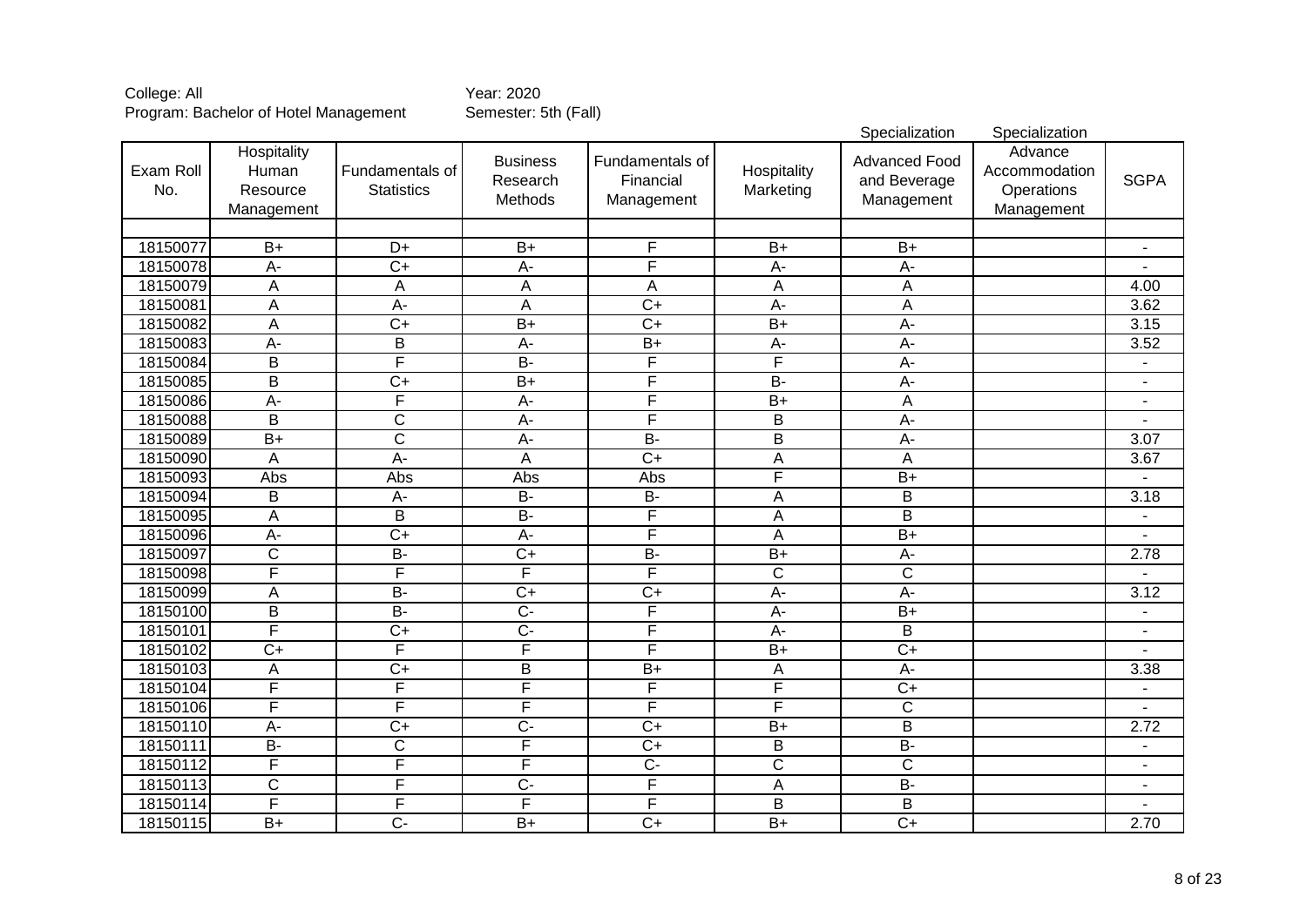|                  |                                                |                                      |                                        |                                            |                          | Specialization                                     | Specialization                                       |                          |
|------------------|------------------------------------------------|--------------------------------------|----------------------------------------|--------------------------------------------|--------------------------|----------------------------------------------------|------------------------------------------------------|--------------------------|
| Exam Roll<br>No. | Hospitality<br>Human<br>Resource<br>Management | Fundamentals of<br><b>Statistics</b> | <b>Business</b><br>Research<br>Methods | Fundamentals of<br>Financial<br>Management | Hospitality<br>Marketing | <b>Advanced Food</b><br>and Beverage<br>Management | Advance<br>Accommodation<br>Operations<br>Management | <b>SGPA</b>              |
|                  |                                                |                                      |                                        |                                            |                          |                                                    |                                                      |                          |
| 18150117         | A                                              | Α                                    | A                                      | B                                          | A                        | A                                                  |                                                      | 3.83                     |
| 18150118         | F                                              | F                                    | F                                      | F                                          | $\overline{C+}$          | $\overline{B}$                                     |                                                      |                          |
| 18150119         | F                                              | F                                    | F                                      | F                                          | $\overline{B}$           | $\overline{C+}$                                    |                                                      | -                        |
| 18150120         | $\overline{\text{c}}$                          | F                                    | F                                      | F                                          | $\overline{C+}$          | $\overline{C+}$                                    |                                                      | $\blacksquare$           |
| 18150121         | A-                                             | F                                    | $\overline{C}$                         | F                                          | $\overline{B+}$          | $\overline{B}$                                     |                                                      | $\blacksquare$           |
| 18150122         | $A -$                                          | F                                    | F                                      | F                                          | $\overline{B}$           | $\overline{B+}$                                    |                                                      | $\blacksquare$           |
| 18150123         | F                                              | F                                    | F                                      | F                                          | F                        | $\overline{\mathsf{C}}$                            |                                                      | $\blacksquare$           |
| 18150124         | A                                              | $\overline{C+}$                      | F                                      | F                                          | $B+$                     | $A -$                                              |                                                      | $\overline{a}$           |
| 18150125         | B                                              | F                                    | F                                      | F                                          | $\overline{B}$           | $\overline{B}$                                     |                                                      | ٠                        |
| 18150126         | $\overline{C}$                                 | $B -$                                | F                                      | F                                          | $\overline{C+}$          | $A -$                                              |                                                      | ٠                        |
| 18150128         | $B -$                                          | A                                    | $\overline{C}$                         | F                                          | $\overline{B+}$          | $\overline{A}$                                     |                                                      | $\blacksquare$           |
| 18150129         | $\overline{C+}$                                | $B+$                                 | $C+$                                   | F                                          | $A -$                    | $\overline{B+}$                                    |                                                      | $\blacksquare$           |
| 18150130         | $\overline{\text{c}}$                          | A                                    | $\overline{\mathsf{C}}$                | F                                          | $\overline{B}$           | $B+$                                               |                                                      |                          |
| 18150131         | F                                              | $B+$                                 | $C+$                                   | $\overline{C+}$                            | $\overline{A}$           | $\overline{A}$                                     |                                                      |                          |
| 18150133         | F                                              | $A -$                                | F                                      | F                                          | $\overline{\mathsf{C}}$  | $\overline{B}$                                     |                                                      |                          |
| 18150135         | $\overline{C}$                                 | $\overline{A}$                       | $\overline{C}$                         | $B -$                                      | $\overline{C}$           | $B+$                                               |                                                      | 2.52                     |
| 18150137         | F                                              | $\overline{B+}$                      | $\overline{\mathsf{F}}$                | F                                          | $\overline{C}$           | $\overline{B}$                                     |                                                      | $\blacksquare$           |
| 18150139         | F                                              | A                                    | $B -$                                  | $\overline{B}$                             | $\overline{C+}$          | $\overline{A}$                                     |                                                      |                          |
| 18150140         | $\overline{C}$                                 | $\overline{B}$                       | $\overline{C}$                         | $\overline{C+}$                            | $\overline{C}$           | A-                                                 |                                                      | 2.35                     |
| 18150141         | F                                              | $\overline{B+}$                      | $\overline{C}$                         | F                                          | $\overline{\text{c}}$    | A-                                                 |                                                      |                          |
| 18150142         | B                                              | A                                    | $B -$                                  | $\overline{C+}$                            | $\overline{B+}$          | A                                                  |                                                      | 3.22                     |
| 18150143         | F                                              | $\overline{B}$                       | $\overline{C}$                         | F                                          | $\overline{C}$           | $\overline{B+}$                                    |                                                      | $\blacksquare$           |
| 18150144         | $\mathsf{C}$                                   | $\overline{C+}$                      | F                                      | F                                          | $\overline{C}$           | $B+$                                               |                                                      | $\blacksquare$           |
| 18150145         | $\overline{C}$                                 | B                                    | $\overline{C}$                         | F                                          | $\overline{B}$           | A-                                                 |                                                      | $\blacksquare$           |
| 18150147         | $A -$                                          | A                                    | $\overline{C}$                         | F                                          | $A -$                    | $\overline{A}$                                     |                                                      | $\overline{\phantom{a}}$ |
| 18150148         | $\overline{C}$                                 | $B -$                                | F                                      | F                                          | $\overline{F}$           | Abs                                                |                                                      | $\overline{\phantom{a}}$ |
| 18150149         | F                                              | $\overline{\text{c}}$                | $\mathsf{F}$                           | F                                          | $\mathsf C$              | B                                                  |                                                      | ٠                        |
| 18150150         | $\overline{C}$                                 | A                                    | $\overline{C+}$                        | $B -$                                      | $\overline{A}$           | $\overline{A}$                                     |                                                      | 3.17                     |
| 18150151         | F                                              | $\overline{B}$                       | $\mathsf F$                            | $\overline{C}$                             | $\overline{C}$           | $B+$                                               |                                                      | $\blacksquare$           |
| 18150152         | F                                              | $B -$                                | $\overline{F}$                         | F                                          | F                        | $\overline{B+}$                                    |                                                      | $\blacksquare$           |
| 18150153         | $\overline{B}$                                 | $\overline{A}$                       | $\overline{C}$                         | F                                          | $\overline{B+}$          | A-                                                 |                                                      | ٠                        |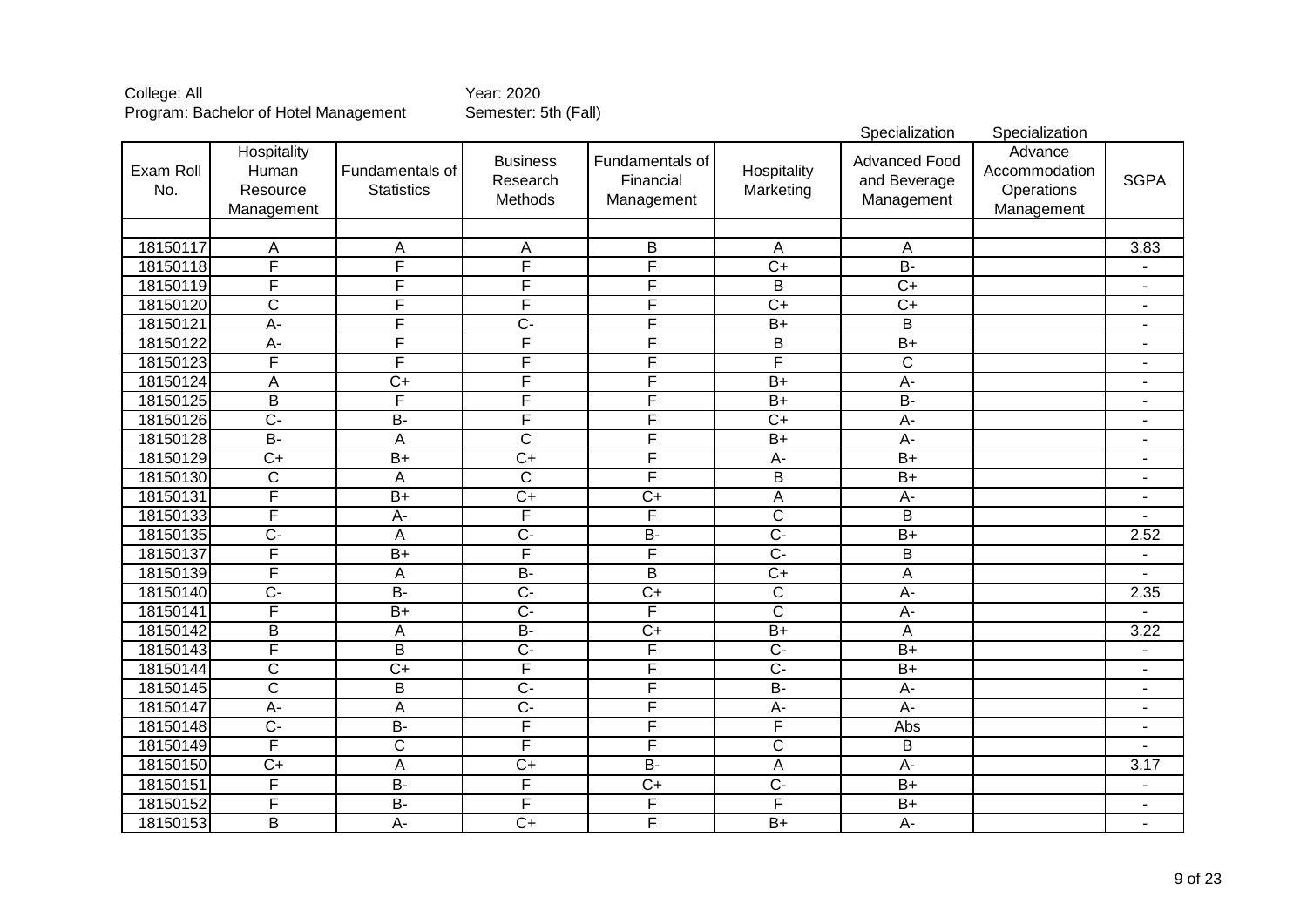|                  |                                                |                                      |                                        |                                            |                          | Specialization                                     | Specialization                                       |                          |
|------------------|------------------------------------------------|--------------------------------------|----------------------------------------|--------------------------------------------|--------------------------|----------------------------------------------------|------------------------------------------------------|--------------------------|
| Exam Roll<br>No. | Hospitality<br>Human<br>Resource<br>Management | Fundamentals of<br><b>Statistics</b> | <b>Business</b><br>Research<br>Methods | Fundamentals of<br>Financial<br>Management | Hospitality<br>Marketing | <b>Advanced Food</b><br>and Beverage<br>Management | Advance<br>Accommodation<br>Operations<br>Management | <b>SGPA</b>              |
|                  |                                                |                                      |                                        |                                            |                          |                                                    |                                                      |                          |
| 18150155         | $\overline{C}$                                 | $B+$                                 | $\overline{C}$                         | $C+$                                       | $C+$                     | $B+$                                               |                                                      | 2.43                     |
| 18150156         | $\overline{C+}$                                | $\overline{B+}$                      | $\overline{C}$ -                       | $\overline{B}$                             | $B+$                     | $\overline{A}$                                     |                                                      | 2.88                     |
| 18150157         | $B+$                                           | $\overline{B}$                       | $\overline{\mathsf{F}}$                | F                                          | A                        | $\overline{A}$                                     |                                                      |                          |
| 18150158         | A                                              | B                                    | $\overline{B}$                         | $\overline{C}$                             | $\overline{A}$           | A                                                  |                                                      | 3.28                     |
| 18150159         | F                                              | F                                    | F                                      | F                                          | $\overline{C}$           | $\overline{B+}$                                    |                                                      |                          |
| 18150160         | F                                              | $\overline{C+}$                      | F                                      | F                                          | $\overline{C}$           | $\overline{B}$                                     |                                                      | $\blacksquare$           |
| 18150161         | $\overline{\mathsf{C}}$                        | $\overline{C+}$                      | $\overline{C+}$                        | F                                          | $B -$                    | $\overline{B+}$                                    |                                                      | $\blacksquare$           |
| 18150164         | $\overline{\text{c}}$                          | $B -$                                | $\overline{C+}$                        | F                                          | $\overline{\text{c}}$    | $\overline{B+}$                                    |                                                      | $\blacksquare$           |
| 18150165         | $\overline{A}$ -                               | F                                    | $\overline{B}$                         | F                                          | $\overline{B+}$          | $\overline{A}$                                     |                                                      | $\blacksquare$           |
| 18150166         | $\overline{C+}$                                | F                                    | $\overline{C}$                         | F                                          | $\overline{\mathsf{C}}$  | $\overline{B+}$                                    |                                                      | $\blacksquare$           |
| 18150169         | $\overline{\text{c}}$                          | $\overline{C+}$                      | $\overline{B}$                         | F                                          | $\overline{C}$ -         | $\overline{B+}$                                    |                                                      |                          |
| 18150170         | $\overline{A}$                                 | $B+$                                 | $\overline{A}$                         | $\overline{\mathsf{B}}$                    | $\overline{A}$           | $\overline{A}$                                     |                                                      | 3.72                     |
| 18150172         | A                                              | $\overline{A}$ -                     | $A -$                                  | $\overline{A}$                             | A                        | A                                                  |                                                      | 3.85                     |
| 18150173         | $\overline{\text{c}}$                          | Abs                                  | F                                      | $\overline{C}$                             | <b>NQ</b>                | <b>NQ</b>                                          |                                                      |                          |
| 18150174         | $\overline{C+}$                                | F                                    | $\overline{C+}$                        | $\overline{C}$                             | B                        | A                                                  |                                                      |                          |
| 18150175         | A                                              | A                                    | $B+$                                   | $A -$                                      | $\overline{A}$           | $A -$                                              |                                                      | 3.78                     |
| 18150177         | $B -$                                          | B                                    | $B -$                                  | $\overline{C}$                             | $\overline{B}$           | B                                                  |                                                      | 2.68                     |
| 18150178         | $\overline{\text{c}}$                          | $\overline{\text{c}}$                | $\overline{C+}$                        | $\overline{\text{c}}$                      | $\overline{C}$           | $B -$                                              |                                                      | 2.17                     |
| 18150179         | $B -$                                          | $\overline{\text{c}}$                | $\overline{B}$                         | $\overline{\text{c}}$                      | $\overline{A}$ -         | A                                                  |                                                      | 2.85                     |
| 18150180         | $B -$                                          | $\overline{C+}$                      | $\overline{B+}$                        | $\overline{C}$                             | $A -$                    | $B+$                                               |                                                      | 2.93                     |
| 18150181         | $\overline{C+}$                                | F                                    | $B -$                                  | $\overline{C}$                             | $\overline{B}$           | $A-$                                               |                                                      | $\blacksquare$           |
| 18150182         | F                                              | Abs                                  | $\overline{\mathsf{F}}$                | Abs                                        | F                        | C                                                  |                                                      | $\blacksquare$           |
| 18150183         | $B -$                                          | F                                    | $\overline{B+}$                        | F                                          | $\overline{B}$           | $\overline{B+}$                                    |                                                      |                          |
| 18150184         | B                                              | $\overline{C+}$                      | $\overline{B}$                         | $\overline{C}$                             | $\overline{A}$           | A                                                  |                                                      | 3.00                     |
| 18150185         | $\overline{C}$                                 | F                                    | $\overline{D+}$                        | Abs                                        | $\overline{\text{c}}$    | $\overline{C+}$                                    |                                                      | $\overline{\phantom{a}}$ |
| 18150186         | $\overline{C}$                                 | $\overline{\text{C}}$                | $\overline{\text{c}}$                  | F                                          | $\overline{C+}$          | $\overline{C}$                                     |                                                      | $\blacksquare$           |
| 18150187         | $\overline{C}$                                 | F                                    | $\overline{\text{c}}$                  | F                                          | $\overline{C}$           | $C+$                                               |                                                      | $\blacksquare$           |
| 18150188         | $\overline{\mathsf{F}}$                        | F                                    | F                                      | F                                          | $\overline{C}$           | $\overline{B}$                                     |                                                      | $\blacksquare$           |
| 18150189         | $B+$                                           | $C+$                                 | A-                                     | <b>B-</b>                                  | A                        | A                                                  |                                                      | 3.33                     |
| 18150190         | Α                                              | $A-$                                 | A                                      | $B -$                                      | A                        | A                                                  |                                                      | 3.73                     |
| 18150191         | $\overline{C}$                                 | F                                    | $\overline{B}$                         | F                                          | $B -$                    | $B -$                                              |                                                      | $\blacksquare$           |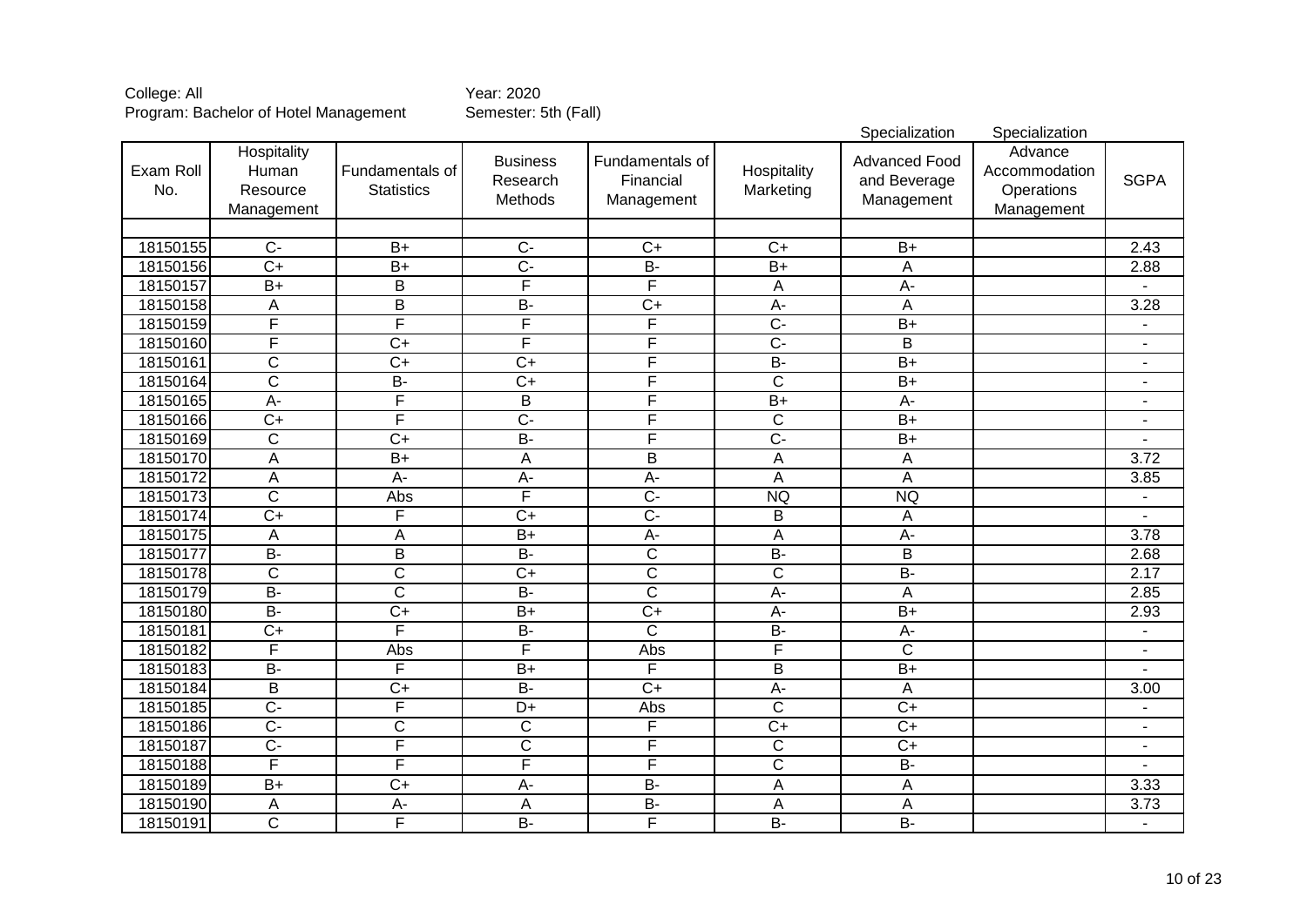|                  |                                                |                                      |                                        |                                            |                           | Specialization                                     | Specialization                                       |                          |
|------------------|------------------------------------------------|--------------------------------------|----------------------------------------|--------------------------------------------|---------------------------|----------------------------------------------------|------------------------------------------------------|--------------------------|
| Exam Roll<br>No. | Hospitality<br>Human<br>Resource<br>Management | Fundamentals of<br><b>Statistics</b> | <b>Business</b><br>Research<br>Methods | Fundamentals of<br>Financial<br>Management | Hospitality<br>Marketing  | <b>Advanced Food</b><br>and Beverage<br>Management | Advance<br>Accommodation<br>Operations<br>Management | <b>SGPA</b>              |
|                  |                                                |                                      |                                        |                                            |                           |                                                    |                                                      |                          |
| 18150192         | $\overline{C}$                                 | F                                    | $D+$                                   | F                                          | $D+$                      | $\overline{C+}$                                    |                                                      |                          |
| 18150193         | ਟ                                              | Abs                                  | $\overline{C}$                         | Abs                                        | <b>NQ</b>                 | $\overline{B+}$                                    |                                                      |                          |
| 18150194         | $\overline{C}$ -                               | F                                    | $\overline{C}$                         | F                                          | $\overline{C+}$           | $\overline{\text{c}}$                              |                                                      |                          |
| 18150195         | $B+$                                           | $\overline{\text{c}}$                | $\overline{A}$                         | $B -$                                      | A                         | $\overline{A}$                                     |                                                      | 3.28                     |
| 18150197         | $\overline{B}$                                 | F                                    | $\overline{C+}$                        | $B -$                                      | $B -$                     | $\overline{A}$ -                                   |                                                      |                          |
| 18150198         | $\overline{C+}$                                | F                                    | $\overline{B}$                         | F                                          | $\overline{\mathsf{C}}$   | A                                                  |                                                      | $\blacksquare$           |
| 18150199         | $\overline{\mathsf{B}}$                        | F                                    | $\overline{C+}$                        | F                                          | $\overline{\text{c}}$     | $\overline{B+}$                                    |                                                      | $\blacksquare$           |
| 18150200         | $\overline{C}$                                 | F                                    | $\overline{C}$                         | F                                          | $\overline{C}$ -          | $B -$                                              |                                                      | $\overline{\phantom{a}}$ |
| 18150201         | Abs                                            | F                                    | $\overline{\mathsf{B}}$                | Abs                                        | $\overline{B}$            | $A -$                                              |                                                      | $\overline{a}$           |
| 18150202         | Α                                              | F                                    | $\overline{\mathsf{B}}$                | $\overline{C}$                             | $\overline{B}$            | A                                                  |                                                      | $\blacksquare$           |
| 18150203         | $\overline{\text{c}}$                          | F                                    | $\overline{\text{c}}$                  | F                                          | $\overline{\mathsf{C}}$   | $B -$                                              |                                                      | $\overline{\phantom{a}}$ |
| 18150204         | $\overline{C+}$                                | F                                    | $\overline{C}$                         | F                                          | $\overline{C}$ -          | A                                                  |                                                      |                          |
| 18150205         | $\overline{C}$                                 | D+                                   | $\overline{B}$                         | $\overline{\text{C}}$                      | $\overline{C+}$           | A                                                  |                                                      | 2.43                     |
| 18150206         | F                                              | F                                    | F                                      | F                                          | $\overline{C+}$           | $\overline{\mathsf{B}}$                            |                                                      |                          |
| 18150207         | $\overline{\text{c}}$                          | F                                    | $\overline{C}$                         | F                                          | F                         | $B -$                                              |                                                      |                          |
| 18150208         | A                                              | A                                    | A                                      | $A -$                                      | A                         | A                                                  |                                                      | 3.95                     |
| 18150209         | $\overline{C}$                                 | F                                    | $\overline{C}$                         | $\overline{C}$                             | $\overline{C+}$           | $B+$                                               |                                                      | $\blacksquare$           |
| 18150210         | $\overline{D+}$                                | F                                    | $\overline{C}$                         | F                                          | $\overline{C}$            | $\mathsf{C}$                                       |                                                      |                          |
| 18150211         | $\overline{C}$                                 | F                                    | F                                      | F                                          | $\overline{C}$            | $\overline{\text{c}}$                              |                                                      |                          |
| 18150212         | $\overline{B+}$                                | $\overline{C+}$                      | $\mathsf A$                            | $B -$                                      | $\overline{A}$            | A                                                  |                                                      | 3.33                     |
| 18150213         | $\overline{B}$                                 | B                                    | A                                      | F                                          | $B+$                      | A                                                  |                                                      |                          |
| 18150216         | $\overline{B}$                                 | $\overline{A}$                       | $A -$                                  | $\overline{C+}$                            | $\boldsymbol{\mathsf{A}}$ | A                                                  |                                                      | $\frac{1}{3.45}$         |
| 18150217         | $A -$                                          | A                                    | $\overline{A}$                         | $\overline{B+}$                            | A                         | A                                                  |                                                      | 3.78                     |
| 18150218         | B                                              | $A -$                                | $\overline{A}$                         | $\overline{B}$                             | $\mathsf A$               | $\overline{A}$                                     |                                                      | 3.52                     |
| 18150219         | A                                              | A                                    | A                                      | $B+$                                       | $\mathsf A$               | A                                                  |                                                      | 3.88                     |
| 18150220         | $A -$                                          | A                                    | A                                      | $\overline{B}$                             | B                         | A                                                  |                                                      | 3.57                     |
| 18150221         | $\overline{C}$                                 | $A -$                                | $\overline{A}$                         | $B -$                                      | $\overline{\mathsf{F}}$   | $\overline{B+}$                                    |                                                      |                          |
| 18150222         | A                                              | Α                                    | A                                      | Α                                          | A                         | Α                                                  |                                                      | 4.00                     |
| 18150224         | C                                              | <b>B-</b>                            | $A -$                                  | F                                          | B                         | A                                                  |                                                      | ÷,                       |
| 18150225         | B                                              | A                                    | A                                      | $C+$                                       | $A -$                     | A                                                  |                                                      | 3.50                     |
| 18150226         | $\overline{B}$                                 | A                                    | $\overline{A}$                         | F                                          | $\overline{A}$            | A                                                  |                                                      | $\blacksquare$           |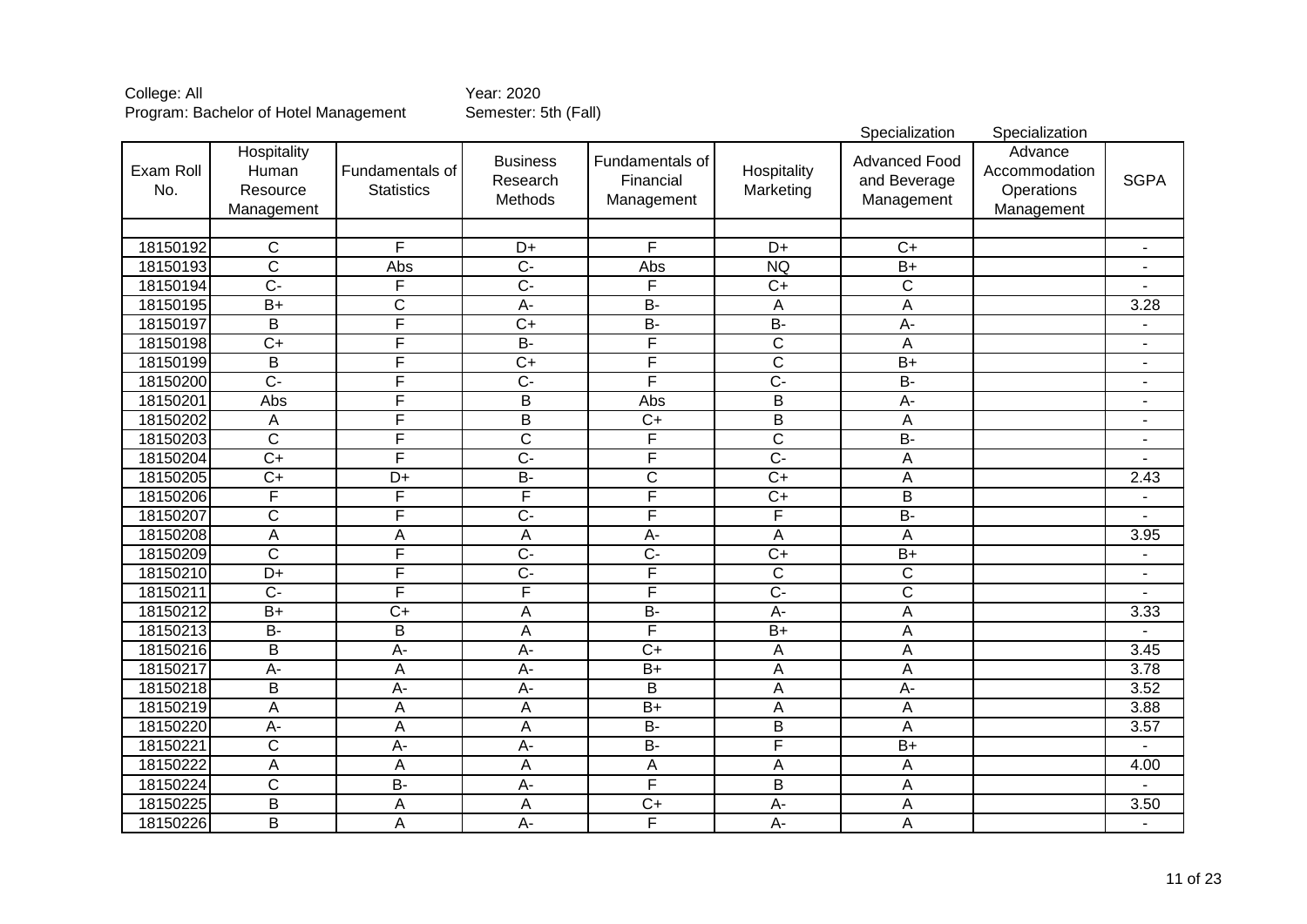|                  |                                                |                                      |                                        |                                            |                          | Specialization                                     | Specialization                                       |                          |
|------------------|------------------------------------------------|--------------------------------------|----------------------------------------|--------------------------------------------|--------------------------|----------------------------------------------------|------------------------------------------------------|--------------------------|
| Exam Roll<br>No. | Hospitality<br>Human<br>Resource<br>Management | Fundamentals of<br><b>Statistics</b> | <b>Business</b><br>Research<br>Methods | Fundamentals of<br>Financial<br>Management | Hospitality<br>Marketing | <b>Advanced Food</b><br>and Beverage<br>Management | Advance<br>Accommodation<br>Operations<br>Management | <b>SGPA</b>              |
|                  |                                                |                                      |                                        |                                            |                          |                                                    |                                                      |                          |
| 18150227         | $\overline{A}$                                 | F                                    | A                                      | $\overline{B}$                             | $\overline{B}$           | A-                                                 |                                                      |                          |
| 18150228         | $\overline{C}$                                 | F                                    | $\overline{B}$                         | Abs                                        | $\overline{C+}$          | $\overline{B+}$                                    |                                                      |                          |
| 18150229         | $\overline{\mathsf{B}}$                        | $A-$                                 | A                                      | A                                          | $\overline{A}$ -         | A                                                  |                                                      | 3.73                     |
| 18150230         | A                                              | $\overline{A}$                       | A                                      | A                                          | A                        | A                                                  |                                                      | 3.95                     |
| 18150231         | $A -$                                          | $\overline{B+}$                      | $\overline{A}$                         | $B -$                                      | $\overline{A}$           | $\overline{A}$                                     |                                                      | 3.62                     |
| 18150232         | $\overline{A}$                                 | $\overline{B}$                       | $\overline{A}$                         | $\overline{\mathsf{B}}$                    | $\overline{A}$           | $\overline{A}$                                     |                                                      | 3.47                     |
| 18150233         | $\overline{B}$                                 | F                                    | $\overline{B+}$                        | F                                          | $\overline{B}$           | Α                                                  |                                                      |                          |
| 18150234         | $B -$                                          | $\overline{B}$                       | $\overline{A}$                         | $\overline{C+}$                            | $\overline{B+}$          | A                                                  |                                                      | 3.12                     |
| 18150235         | $\overline{C}$                                 | $\overline{C+}$                      | $\overline{B}$                         | $\overline{C+}$                            | $\overline{C+}$          | $\overline{B+}$                                    |                                                      | 2.48                     |
| 18150236         | F                                              | $\overline{\text{c}}$                | $\overline{B}$                         | F                                          | F                        | $\overline{B+}$                                    |                                                      |                          |
| 18150237         | $B -$                                          | $\overline{A}$                       | A                                      | $\overline{A}$                             | $\overline{A}$ -         | $\overline{A}$ -                                   |                                                      | 3.68                     |
| 18150238         | $\overline{C}$                                 | $\overline{C+}$                      | $\overline{A}$                         | $\overline{B+}$                            | $\overline{B}$           | Α                                                  |                                                      | 3.10                     |
| 18150239         | Abs                                            | Abs                                  | Abs                                    | Abs                                        | Abs                      | Withheld                                           |                                                      |                          |
| 18150240         | $\overline{C}$                                 | F                                    | $\overline{B+}$                        | F                                          | B                        | A                                                  |                                                      |                          |
| 18150241         | $B+$                                           | A                                    | A                                      | $\overline{A}$                             | $\overline{A}$           | $\overline{A}$                                     |                                                      | 3.88                     |
| 18150242         | $B+$                                           | A                                    | A                                      | $\overline{A}$                             | $\overline{A}$           | $\overline{A}$                                     |                                                      | 3.88                     |
| 18150243         | B                                              | $\overline{B}$                       | $\overline{A}$                         | $\overline{C+}$                            | A-                       | $A -$                                              |                                                      | 3.18                     |
| 18150245         | Abs                                            | F                                    | Abs                                    | Abs                                        | Abs                      | $\overline{A}$                                     |                                                      | $\blacksquare$           |
| 18150246         | $C+$                                           | F                                    | $A -$                                  | F                                          | $C+$                     | A-                                                 |                                                      |                          |
| 18150248         | $\overline{\mathsf{F}}$                        | F                                    | Abs                                    | Abs                                        | F                        | $\overline{B}$                                     |                                                      |                          |
| 18150249         | $\overline{B}$                                 | $\overline{\text{C}}$                | $\overline{C+}$                        | F                                          | $\overline{C}$ -         | $\overline{A}$                                     |                                                      |                          |
| 18150250         | B                                              | $A -$                                | $B -$                                  | $\overline{B}$                             | $\overline{c}$           | A                                                  |                                                      | 3.07                     |
| 18150252         | $\overline{B}$                                 | $\overline{\text{C}}$                | $\overline{F}$                         | F                                          | $\overline{C+}$          | A-                                                 |                                                      | $\overline{\phantom{a}}$ |
| 18150253         | B                                              | $\overline{C}$                       | B                                      | F                                          | $\overline{C}$           | A-                                                 |                                                      |                          |
| 18150254         | $B -$                                          | $B -$                                | $\overline{B}$                         | F                                          | $B -$                    | A-                                                 |                                                      |                          |
| 18150255         | $A -$                                          | $A -$                                | $\overline{A}$                         | A-                                         | $\overline{B}$           | A-                                                 |                                                      | 3.58                     |
| 18150256         | $\overline{B}$                                 | $\overline{C}$                       | $B -$                                  | F                                          | $\overline{C}$           | A                                                  |                                                      | $\overline{a}$           |
| 18150257         | $\overline{B}$                                 | $\overline{C}$                       | $\overline{B}$                         | F                                          | $\overline{C}$           | A-                                                 |                                                      | $\blacksquare$           |
| 18150259         | A                                              | B                                    | A                                      | B                                          | $B+$                     | B                                                  |                                                      | 3.38                     |
| 18150260         | A                                              | $\overline{C+}$                      | A                                      | $\overline{\mathsf{B}}$                    | $B+$                     | A                                                  |                                                      | 3.43                     |
| 18150261         | $\overline{C}$                                 | F                                    | F                                      | F                                          | $\overline{C}$           | $\overline{A}$ -                                   |                                                      | $\blacksquare$           |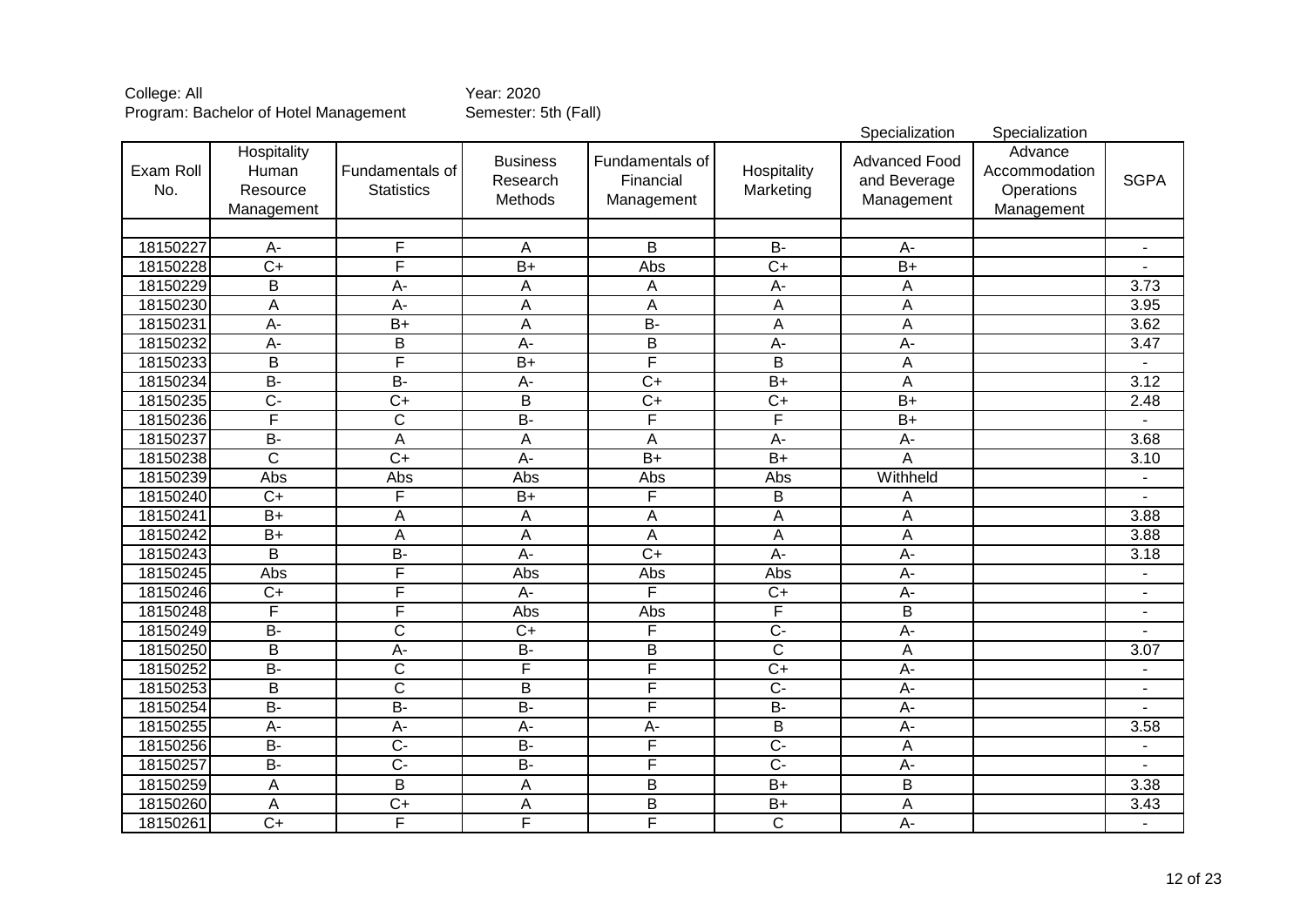|                  |                                                |                                      |                                        |                                            |                          | Specialization                                     | Specialization                                       |                |
|------------------|------------------------------------------------|--------------------------------------|----------------------------------------|--------------------------------------------|--------------------------|----------------------------------------------------|------------------------------------------------------|----------------|
| Exam Roll<br>No. | Hospitality<br>Human<br>Resource<br>Management | Fundamentals of<br><b>Statistics</b> | <b>Business</b><br>Research<br>Methods | Fundamentals of<br>Financial<br>Management | Hospitality<br>Marketing | <b>Advanced Food</b><br>and Beverage<br>Management | Advance<br>Accommodation<br>Operations<br>Management | <b>SGPA</b>    |
|                  |                                                |                                      |                                        |                                            |                          |                                                    |                                                      |                |
| 18150262         | $\overline{B+}$                                | $\overline{C}$                       | $\overline{B+}$                        | $\overline{B}$                             | $\overline{B}$           | A-                                                 |                                                      | 3.00           |
| 18150263         | $\overline{C}$                                 | $\overline{\text{c}}$                | $B -$                                  | F                                          | $\overline{C}$ -         | $\overline{A}$ -                                   |                                                      |                |
| 18150264         | A                                              | $A -$                                | A                                      | $B -$                                      | $A -$                    | A                                                  |                                                      | 3.68           |
| 18150265         | $\overline{B+}$                                | $\overline{C}$                       | $\overline{B}$                         | F                                          | $\overline{C+}$          | $\overline{A}$                                     |                                                      |                |
| 18150266         | A                                              | $B -$                                | $\overline{\mathsf{B}}$                | $B -$                                      | $\overline{B}$           | $\overline{A}$                                     |                                                      | 3.18           |
| 18150267         | $\overline{B}$                                 | $\overline{C}$                       | F                                      | F                                          | $\overline{C}$ -         | $\overline{B+}$                                    |                                                      |                |
| 18150268         | $A -$                                          | $\overline{C+}$                      | $\overline{B+}$                        | F                                          | $\overline{B+}$          | A                                                  |                                                      |                |
| 18150269         | A                                              | A                                    | A                                      | $\overline{A}$                             | $\overline{A}$ -         | A                                                  |                                                      | 3.90           |
| 18150270         | $B -$                                          | F                                    | $\overline{B}$                         | F                                          | $\overline{C+}$          | $\overline{A}$                                     |                                                      |                |
| 18150272         | $B+$                                           | $\overline{C+}$                      | $\overline{C+}$                        | F                                          | $\overline{B}$           | $\overline{B+}$                                    |                                                      |                |
| 18150273         | $\overline{B}$                                 | $\overline{\text{c}}$                | $\overline{B+}$                        | $\overline{\text{C}}$                      | $\overline{B}$           | $\overline{A}$ -                                   |                                                      | 2.88           |
| 18150274         | $\overline{B}$                                 | $\overline{C+}$                      | $A -$                                  | $\overline{C}$                             | $\overline{B+}$          | A                                                  |                                                      | 3.10           |
| 18150277         | $\overline{A}$                                 | $\overline{\mathsf{C}}$              | A                                      | $B -$                                      | $\overline{A}$ -         | A                                                  |                                                      | 3.35           |
| 18150278         | B                                              | F                                    | $\overline{B}$                         | F                                          | $\overline{C}$           | $\overline{A}$                                     |                                                      |                |
| 18150279         | $A -$                                          | $B -$                                | $\overline{A}$                         | $B -$                                      | $A -$                    | $\overline{A}$                                     |                                                      | 3.47           |
| 18150281         | $B+$                                           | $B -$                                | $A -$                                  | F                                          | $\overline{C+}$          | $\overline{A}$                                     |                                                      |                |
| 18150282         | $B+$                                           | $B -$                                | B                                      | $\overline{C+}$                            | $\overline{C+}$          | A                                                  |                                                      | 2.93           |
| 18150283         | $A-$                                           | $\overline{B+}$                      | $B+$                                   | F                                          | B                        | A                                                  |                                                      |                |
| 18150284         | $A -$                                          | $\overline{B+}$                      | $A -$                                  | $\overline{C}$                             | A-                       | A                                                  |                                                      | 3.45           |
| 18150285         | $A -$                                          | $A -$                                | B                                      | $\overline{B+}$                            | B                        | A                                                  |                                                      | 3.45           |
| 18150286         | $\overline{B+}$                                | F                                    | $\mathsf A$                            | F                                          | $\overline{C}$ -         | $\overline{A}$                                     |                                                      |                |
| 18150287         | B                                              | $\overline{B}$                       | $A -$                                  | $B -$                                      | B                        | A                                                  |                                                      | 3.18           |
| 18150288         | $\overline{C+}$                                | $\overline{C+}$                      | $\overline{\mathsf{F}}$                | $B -$                                      | $\overline{\text{c}}$    | A-                                                 |                                                      |                |
| 18150289         | $B+$                                           | $B+$                                 | $\overline{B+}$                        | $\overline{B+}$                            | $\overline{C+}$          | A-                                                 |                                                      | 3.20           |
| 18150290         | $A -$                                          | F                                    | $\overline{B}$                         | F                                          | $\overline{C}$           | A                                                  |                                                      |                |
| 18150291         | $A -$                                          | $\overline{C}$                       | $\overline{B+}$                        | F                                          | $B -$                    | A-                                                 |                                                      | $\blacksquare$ |
| 18150293         | $A -$                                          | F                                    | $\overline{C}$                         | Abs                                        | $B -$                    | A-                                                 |                                                      | -              |
| 18150294         | $\overline{\text{c}}$                          | F                                    | $\bar{F}$                              | F                                          | F                        | Α                                                  |                                                      | $\blacksquare$ |
| 18150295         | C                                              | F                                    | $\overline{F}$                         | F                                          | $\overline{C}$           | A-                                                 |                                                      | $\blacksquare$ |
| 18150296         | $A -$                                          | $\overline{B}$                       | $A -$                                  | Α                                          | $\overline{C}$           | $A -$                                              |                                                      | 3.30           |
| 18150297         | $\overline{B}$                                 | F                                    | $\overline{C+}$                        | F                                          | F                        | $\overline{A}$ -                                   |                                                      | $\blacksquare$ |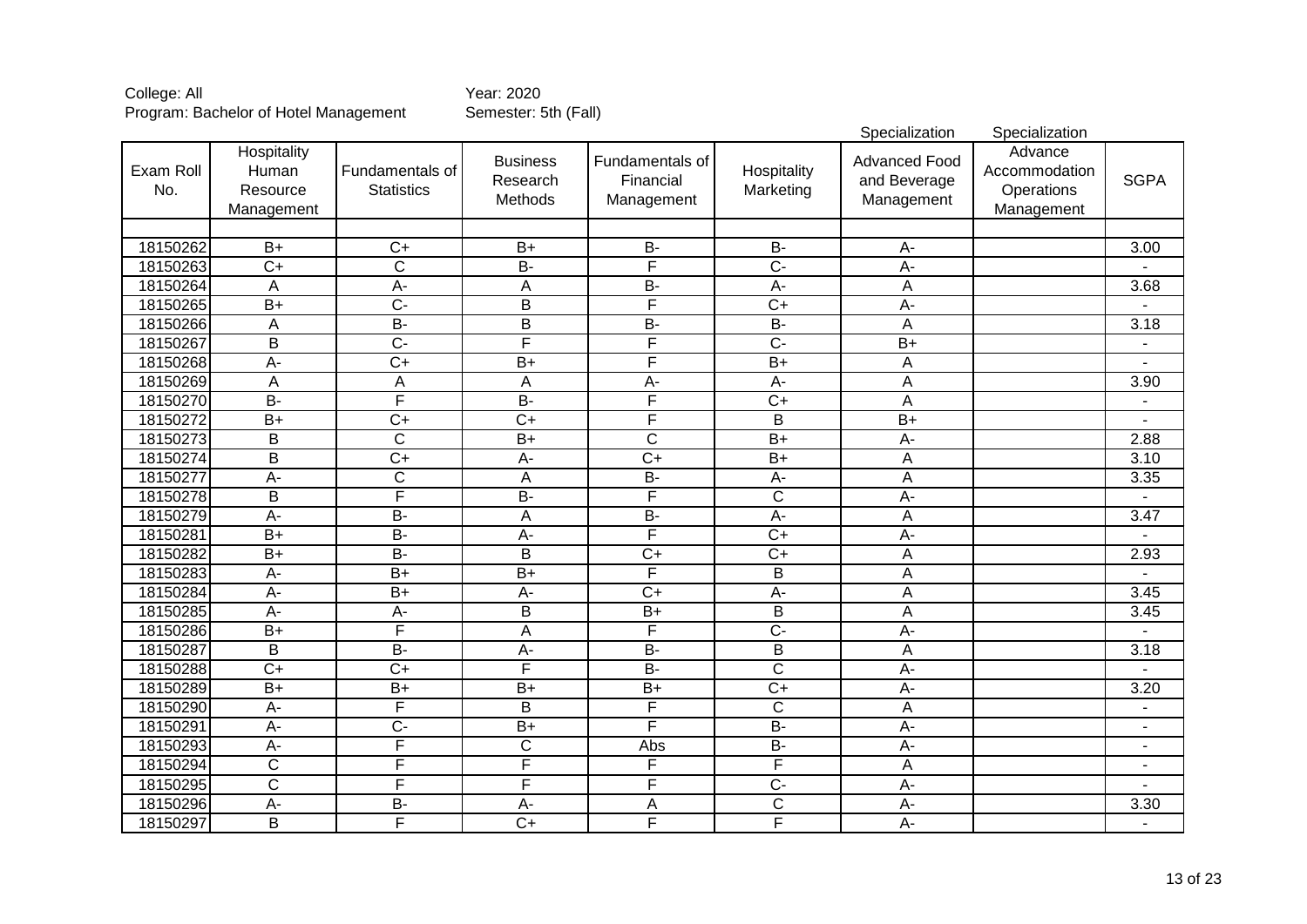|                  |                                                |                                      |                                        |                                            |                          | Specialization                                     | Specialization                                       |                          |
|------------------|------------------------------------------------|--------------------------------------|----------------------------------------|--------------------------------------------|--------------------------|----------------------------------------------------|------------------------------------------------------|--------------------------|
| Exam Roll<br>No. | Hospitality<br>Human<br>Resource<br>Management | Fundamentals of<br><b>Statistics</b> | <b>Business</b><br>Research<br>Methods | Fundamentals of<br>Financial<br>Management | Hospitality<br>Marketing | <b>Advanced Food</b><br>and Beverage<br>Management | Advance<br>Accommodation<br>Operations<br>Management | <b>SGPA</b>              |
|                  |                                                |                                      |                                        |                                            |                          |                                                    |                                                      |                          |
| 18150298         | $\overline{B+}$                                | C                                    | $A -$                                  | A-                                         | B                        | A                                                  |                                                      | 3.28                     |
| 18150299         | $\overline{\mathsf{B}}$                        | $\overline{\text{c}}$                | $B+$                                   | $\overline{B}$                             | $\overline{B}$           | $\overline{\mathsf{A}}$                            |                                                      | 2.95                     |
| 18150300         | $\overline{\mathsf{B}}$                        | $\overline{B}$                       | $\overline{A}$ -                       | $\overline{\mathsf{B}}$                    | $B -$                    | A                                                  |                                                      | 3.23                     |
| 18150301         | $\overline{B+}$                                | $\overline{\text{c}}$                | A-                                     | $\overline{C}$                             | $\overline{C+}$          | Α                                                  |                                                      | 2.93                     |
| 18150302         | $B+$                                           | $\overline{\text{c}}$                | $B+$                                   | $\overline{C+}$                            | $\overline{A}$           | Α                                                  |                                                      | 3.10                     |
| 18150304         | $\overline{A}$                                 | $B -$                                | A                                      | F                                          | $\overline{B}$           | A                                                  |                                                      |                          |
| 18150305         | $\overline{B+}$                                | F                                    | $A -$                                  | F                                          | $\overline{C}$           | $\overline{A}$                                     |                                                      |                          |
| 18150306         | $\overline{B+}$                                | $\overline{B}$                       | $\overline{A}$                         | $\overline{C+}$                            | $\overline{C+}$          | A                                                  |                                                      | 3.05                     |
| 18150307         | $\overline{\mathsf{B}}$                        | F                                    | $B -$                                  | F                                          | $\overline{\mathsf{C}}$  | A                                                  |                                                      |                          |
| 18150308         | $A -$                                          | $B -$                                | $\overline{A}$                         | $\overline{C+}$                            | $\overline{A}$           | $\overline{A}$                                     |                                                      | 3.35                     |
| 18150309         | $B -$                                          | F                                    | $\overline{B}$                         | F                                          | ਟ                        | $A -$                                              |                                                      |                          |
| 18150311         | $\overline{\mathsf{B}}$                        | $\overline{C}$                       | $A -$                                  | $\overline{C+}$                            | $B+$                     | $\overline{A}$                                     |                                                      | 3.10                     |
| 18150312         | $\overline{A}$ -                               | F                                    | B                                      | $\overline{C}$                             | $\overline{B}$           | A                                                  |                                                      |                          |
| 18150313         | A                                              | $\overline{C}$                       | $\overline{B}$                         | $B -$                                      | $\overline{C+}$          | A                                                  |                                                      | 2.95                     |
| 18150314         | $\overline{B+}$                                | $\overline{\text{C}}$                | F                                      | $\overline{C+}$                            | $\overline{C}$           | $\overline{A}$                                     |                                                      |                          |
| 18150316         | A                                              | $\overline{A}$                       | A                                      | $\overline{A}$                             | $A -$                    | $\overline{\mathsf{A}}$                            |                                                      | 3.95                     |
| 18150317         | A-                                             | $\overline{B+}$                      | A                                      | $\overline{A}$                             | $\overline{B}$           | A                                                  |                                                      | 3.57                     |
| 18150318         | A-                                             | $\overline{C+}$                      | A                                      | A-                                         | $B+$                     | A                                                  |                                                      | 3.50                     |
| 18150321         | $B+$                                           | $\overline{C+}$                      | $\overline{B}$                         | A                                          | $\overline{C+}$          | $\overline{A}$ -                                   |                                                      | 3.10                     |
| 18150322         | $B+$                                           | F                                    | B                                      | $\overline{C}$                             | <b>B-</b>                | А                                                  |                                                      | $\overline{\phantom{a}}$ |
| 18150323         | $A-$                                           | F                                    | $B -$                                  | $\overline{C}$                             | $\overline{C+}$          | $A -$                                              |                                                      |                          |
| 18150324         | B                                              | F                                    | $B -$                                  | $\overline{C+}$                            | $\overline{C+}$          | $\overline{B+}$                                    |                                                      | $\blacksquare$           |
| 18150327         | $\overline{C+}$                                | $\overline{C}$                       | $\overline{C+}$                        | F                                          | $\overline{C}$           | $\overline{B+}$                                    |                                                      | $\blacksquare$           |
| 18150328         | $\overline{B+}$                                | F                                    | $\overline{B}$                         | F                                          | $\overline{B}$           | A-                                                 |                                                      |                          |
| 18150329         | $A -$                                          | $B -$                                | $A -$                                  | $\overline{B+}$                            | $B+$                     | $\overline{A}$                                     |                                                      | 3.40                     |
| 18150330         | A-                                             | $\overline{C}$                       | $\overline{C}$                         | $\overline{C}$                             | $\overline{C+}$          | A                                                  |                                                      | 2.72                     |
| 18150331         | A-                                             | $\overline{B}$                       | A                                      | B                                          | <b>B-</b>                | А                                                  |                                                      | 3.35                     |
| 18150332         | $B+$                                           | B                                    | $\overline{C+}$                        | $\overline{\mathsf{B}}$                    | $\overline{C}$           | A                                                  |                                                      | 2.93                     |
| 18150333         | А-                                             | C                                    | $A -$                                  | A                                          | B                        | A                                                  |                                                      | 3.40                     |
| 18150334         | $A-$                                           | $\overline{C}$                       | A-                                     | $C+$                                       | $B+$                     | A                                                  |                                                      | 3.12                     |
| 18150337         | $\overline{B+}$                                | $\overline{B}$                       | $\overline{B+}$                        | F                                          | $\overline{C}$           | $\overline{B+}$                                    |                                                      | $\blacksquare$           |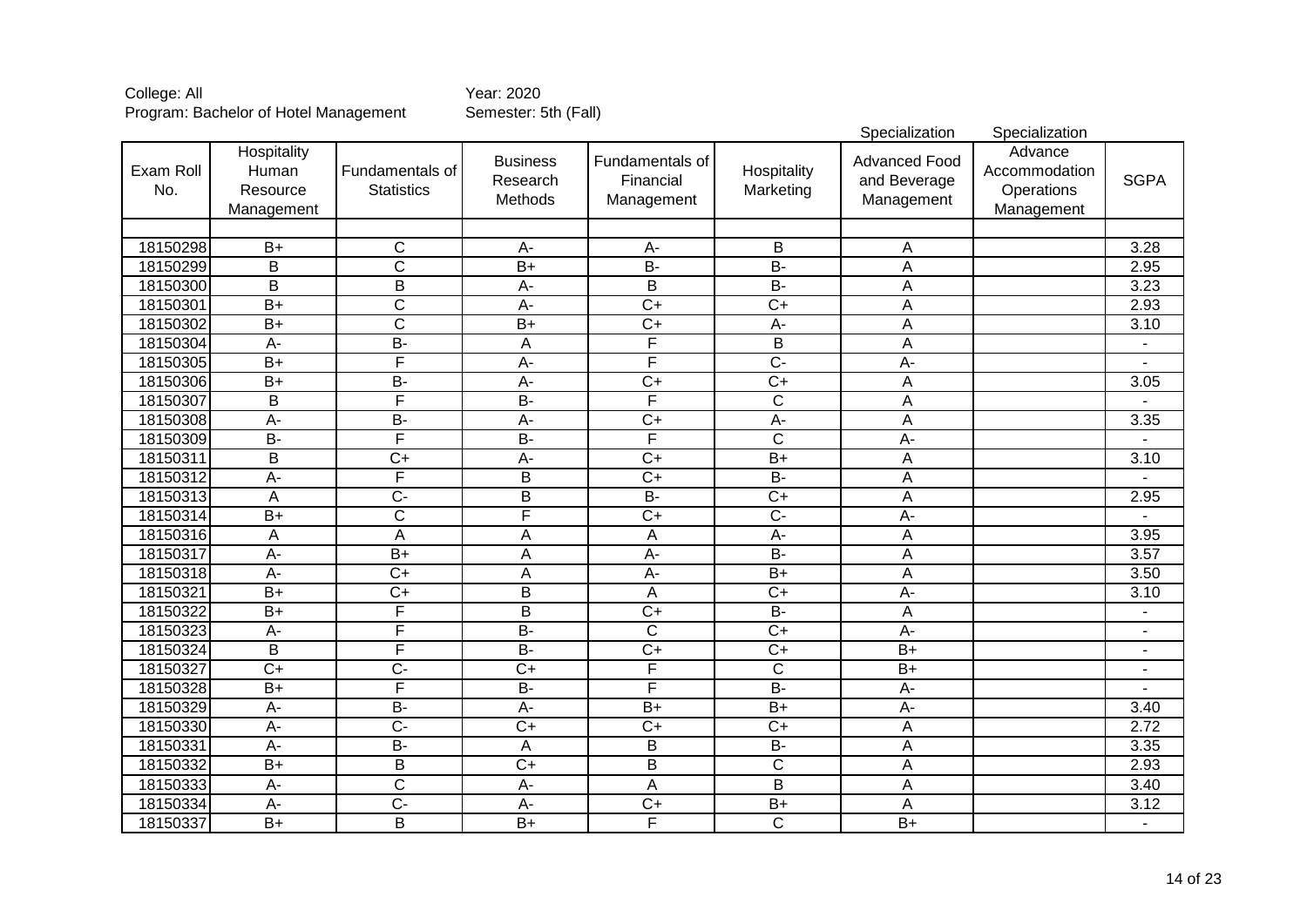|                  |                                                |                                      |                                        |                                            |                          | Specialization                                     | Specialization                                       |                          |
|------------------|------------------------------------------------|--------------------------------------|----------------------------------------|--------------------------------------------|--------------------------|----------------------------------------------------|------------------------------------------------------|--------------------------|
| Exam Roll<br>No. | Hospitality<br>Human<br>Resource<br>Management | Fundamentals of<br><b>Statistics</b> | <b>Business</b><br>Research<br>Methods | Fundamentals of<br>Financial<br>Management | Hospitality<br>Marketing | <b>Advanced Food</b><br>and Beverage<br>Management | Advance<br>Accommodation<br>Operations<br>Management | <b>SGPA</b>              |
|                  |                                                |                                      |                                        |                                            |                          |                                                    |                                                      |                          |
| 18150338         | A                                              | $\overline{B+}$                      | $\overline{A}$                         | $\overline{B+}$                            | $\overline{A}$           | A                                                  |                                                      | 3.72                     |
| 18150340         | $B+$                                           | $A -$                                | $\overline{A}$                         | $A -$                                      | $\overline{B+}$          | A                                                  |                                                      | 3.67                     |
| 18150341         | $\overline{A}$                                 | $\overline{\text{c}}$                | $\overline{A}$ -                       | $\overline{B+}$                            | $\overline{B}$           | A                                                  |                                                      | 3.23                     |
| 18150343         | $\overline{\mathsf{C}}$                        | $\overline{\text{c}}$                | $\overline{C}$                         | F                                          | $\overline{B}$           | $B -$                                              |                                                      |                          |
| 18150345         | $\overline{C+}$                                | $B -$                                | $B -$                                  | F                                          | $\overline{\mathsf{B}}$  | $\overline{B+}$                                    |                                                      | $\blacksquare$           |
| 18150346         | $\overline{C}$                                 | F                                    | $\overline{C+}$                        | $B -$                                      | $\overline{B+}$          | $\overline{B}$                                     |                                                      | $\blacksquare$           |
| 18150347         | $\overline{C}$                                 | $\overline{\text{c}}$                | $\overline{C}$                         | F                                          | $\overline{C}$           | $\overline{\mathsf{B}}$                            |                                                      |                          |
| 18150348         | $\overline{B}$                                 | $\overline{A}$                       | $\overline{B+}$                        | A                                          | $\overline{A}$           | $A -$                                              |                                                      | 3.57                     |
| 18150349         | $\overline{C+}$                                | $\overline{B+}$                      | $A -$                                  | $B+$                                       | $\overline{A}$           | $A -$                                              |                                                      | 3.38                     |
| 18150350         | $\overline{C}$                                 | $\overline{C+}$                      | $\overline{B}$                         | $\overline{B}$                             | A                        | $\overline{B}$                                     |                                                      | 2.88                     |
| 18150351         | $\overline{B}$                                 | B                                    | $\overline{B}$                         | F                                          | $A -$                    | $\overline{B+}$                                    |                                                      |                          |
| 18150352         | B                                              | $\overline{B+}$                      | A                                      | $\overline{B}$                             | A                        | A                                                  |                                                      | 3.55                     |
| 18150353         | $B -$                                          | $\overline{\mathsf{B}}$              | $A -$                                  | $\overline{C+}$                            | $\overline{A}$           | $A -$                                              |                                                      | 3.23                     |
| 18150354         | $\overline{C+}$                                | $\overline{A}$ -                     | $\overline{A}$                         | $B -$                                      | $\overline{A}$           | A                                                  |                                                      | 3.40                     |
| 18150356         | $\overline{C}$                                 | $\overline{C+}$                      | $\overline{B}$                         | F                                          | $\overline{B}$           | $\overline{\mathsf{B}}$                            |                                                      | $\blacksquare$           |
| 18150357         | F                                              | F                                    | $\overline{B}$                         | F                                          | $\overline{C}$           | $\overline{B+}$                                    |                                                      |                          |
| 18150359         | $\overline{C+}$                                | $B -$                                | A                                      | $B -$                                      | $\mathsf A$              | $A -$                                              |                                                      | 3.23                     |
| 18150360         | B                                              | $A -$                                | $A -$                                  | $B -$                                      | $\overline{A}$           | A                                                  |                                                      | 3.52                     |
| 18150361         | $\overline{C}$                                 | $\overline{C}$                       | $\overline{C}$                         | $\overline{C}$                             | $\overline{C}$           | $\overline{B}$                                     |                                                      | 2.17                     |
| 18150362         | $\overline{\mathsf{F}}$                        | $\overline{C}$                       | $\overline{C+}$                        | F                                          | F                        | $\overline{B}$                                     |                                                      | $\blacksquare$           |
| 18150363         | $\overline{C}$                                 | $A -$                                | $\overline{B+}$                        | F                                          | $\overline{A}$           | A                                                  |                                                      | $\blacksquare$           |
| 18150364         | $\overline{C}$                                 | B                                    | $B+$                                   | $\overline{B}$                             | $B+$                     | A                                                  |                                                      | 3.00                     |
| 18150365         | F                                              | F                                    | $\overline{B}$                         | F                                          | $\overline{C}$           | $\overline{B+}$                                    |                                                      | $\blacksquare$           |
| 18150366         | $C -$                                          | F                                    | $\overline{C}$                         | F                                          | $C -$                    | <b>B-</b>                                          |                                                      | $\blacksquare$           |
| 18150367         | $\overline{C}$                                 | F                                    | $\overline{B}$                         | F                                          | $\overline{C}$           | $\overline{B+}$                                    |                                                      | $\blacksquare$           |
| 18150369         | F                                              | $\overline{C+}$                      | $\overline{B}$                         | F                                          | F                        | B                                                  |                                                      | $\blacksquare$           |
| 18150370         | $\mathsf C$                                    | $\overline{C+}$                      | $\overline{B+}$                        | F                                          | $\mathsf C$              | A                                                  |                                                      | $\blacksquare$           |
| 18150371         | F                                              | F                                    | F                                      | F                                          | $\mathsf C$              | B                                                  |                                                      | $\overline{\phantom{a}}$ |
| 18150372         | $\overline{C}$                                 | $\overline{C+}$                      | $\overline{C}$                         | F                                          | $\overline{B}$           | $\overline{B+}$                                    |                                                      | $\blacksquare$           |
| 18150374         | F                                              | F                                    | $C+$                                   | F                                          | $\mathsf C$              | $B+$                                               |                                                      |                          |
| 18150375         | $\overline{C}$                                 | $\overline{\text{c}}$                | B                                      | $\overline{B}$                             | $\overline{B}$           | A-                                                 |                                                      | 2.78                     |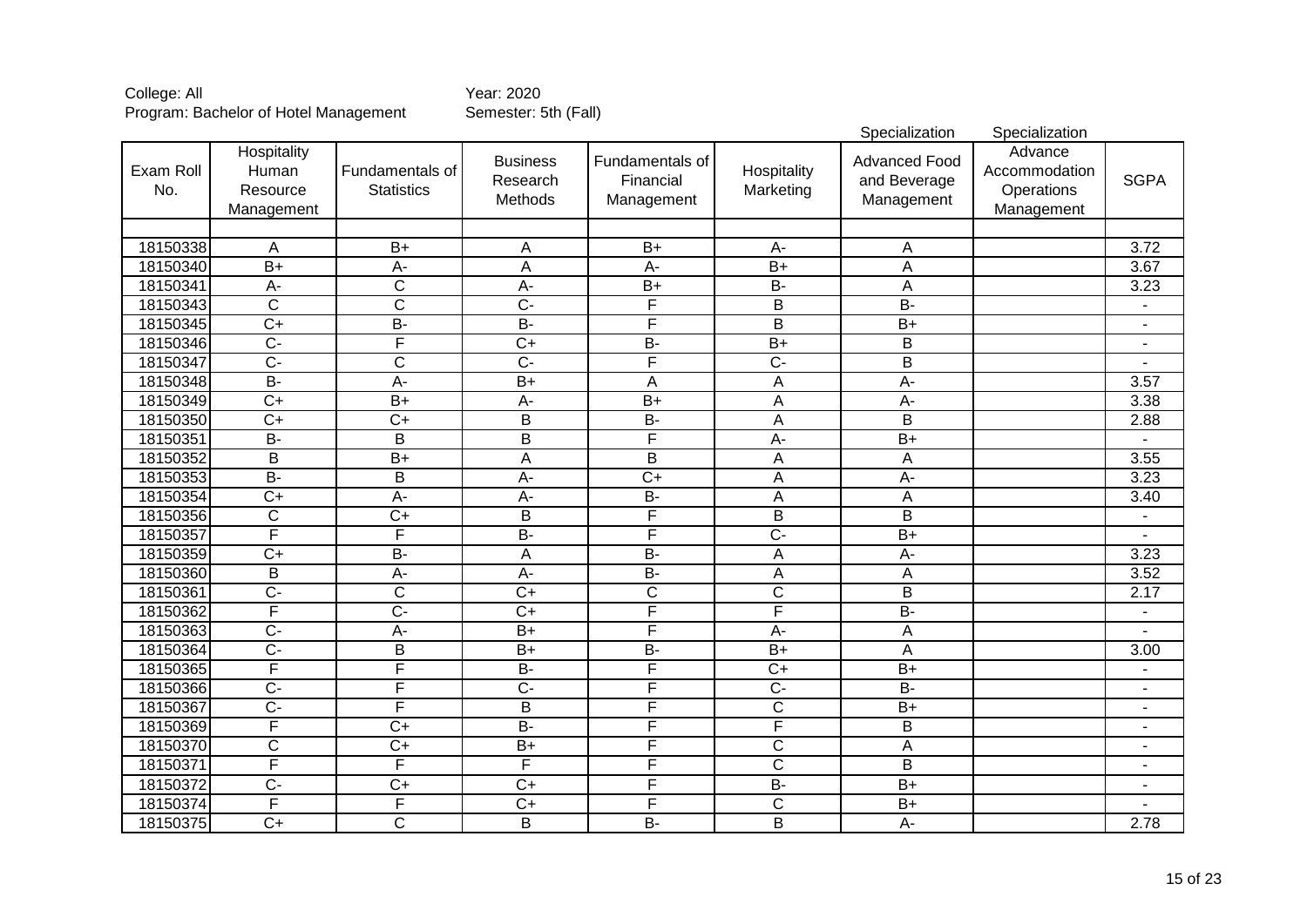|                  |                                                |                                      |                                        |                                            |                          | Specialization                                     | Specialization                                       |                              |
|------------------|------------------------------------------------|--------------------------------------|----------------------------------------|--------------------------------------------|--------------------------|----------------------------------------------------|------------------------------------------------------|------------------------------|
| Exam Roll<br>No. | Hospitality<br>Human<br>Resource<br>Management | Fundamentals of<br><b>Statistics</b> | <b>Business</b><br>Research<br>Methods | Fundamentals of<br>Financial<br>Management | Hospitality<br>Marketing | <b>Advanced Food</b><br>and Beverage<br>Management | Advance<br>Accommodation<br>Operations<br>Management | <b>SGPA</b>                  |
|                  |                                                |                                      |                                        |                                            |                          |                                                    |                                                      |                              |
| 18150377         | $\overline{C}$                                 | $\overline{F}$                       | F                                      | F                                          | $\overline{C}$           | $\overline{B+}$                                    |                                                      | $\blacksquare$               |
| 18150378         | F                                              | F                                    | F                                      | F                                          | $\overline{C}$ -         | $\overline{\mathsf{B}}$                            |                                                      |                              |
| 18150380         | F                                              | $\overline{C+}$                      | F                                      | F                                          | $\overline{C+}$          | $\overline{B+}$                                    |                                                      | -                            |
| 18150381         | F                                              | $\overline{\text{C}}$                | F                                      | F                                          | F                        | $\overline{A}$                                     |                                                      | $\overline{\phantom{a}}$     |
| 18150383         | F                                              | F                                    | $\overline{C+}$                        | F                                          | F                        | $\overline{B+}$                                    |                                                      | $\blacksquare$               |
| 18150384         | $\overline{B+}$                                | F                                    | $\overline{C+}$                        | F                                          | $\overline{B+}$          | $B -$                                              |                                                      | $\blacksquare$               |
| 18150385         | $\overline{\text{c}}$                          | F                                    | $\overline{C}$                         | F                                          | $\overline{\text{c}}$    | $\overline{B+}$                                    |                                                      | $\blacksquare$               |
| 18150386         | $\overline{B+}$                                | $\overline{C}$                       | A                                      | F                                          | $\overline{B+}$          | $\overline{A}$ -                                   |                                                      | $\blacksquare$               |
| 18150387         | $\overline{\text{c}}$                          | F                                    | F                                      | Ē                                          | $\overline{D+}$          | $\overline{B}$                                     |                                                      | $\blacksquare$               |
| 18150388         | $\overline{B}$                                 | F                                    | $\overline{B}$                         | F                                          | $\overline{\mathsf{C}}$  | $A -$                                              |                                                      | $\overline{a}$               |
| 18150389         | $\overline{C}$                                 | $\overline{C}$                       | $\overline{\mathsf{C}}$                | F                                          | $\overline{\mathsf{C}}$  | $\overline{A}$                                     |                                                      | ٠                            |
| 18150390         | $\overline{C}$                                 | $\overline{\text{c}}$                | F                                      | F                                          | F                        | $\overline{B}$                                     |                                                      | $\blacksquare$               |
| 18150391         | $\overline{\text{c}}$                          | F                                    | $\overline{C}$                         | F                                          | $\overline{C}$           | $B -$                                              |                                                      |                              |
| 18150392         | $\overline{\mathsf{B}}$                        | $\overline{\text{c}}$                | $\overline{B+}$                        | $\overline{C+}$                            | $C+$                     | $\overline{B+}$                                    |                                                      | 2.70                         |
| 18150393         | $\overline{B}$                                 | $B+$                                 | $B -$                                  | $B -$                                      | $\overline{\mathsf{C}}$  | A                                                  |                                                      | 2.95                         |
| 18150394         | $\overline{B}$                                 | F                                    | $\overline{C}$                         | F                                          | F                        | $\overline{B}$                                     |                                                      | $\blacksquare$               |
| 18150395         | $\overline{C+}$                                | $\overline{B+}$                      | $\overline{C+}$                        | F                                          | $\overline{c}$           | $B -$                                              |                                                      | ٠                            |
| 18150396         | $\mathsf{C}$                                   | B                                    | $\overline{C+}$                        | F                                          | $\overline{C}$           | $\overline{B+}$                                    |                                                      |                              |
| 18150397         | $\overline{B}$                                 | $B+$                                 | $\overline{B+}$                        | $\overline{C+}$                            | $\overline{C}$           | $\overline{B+}$                                    |                                                      | 2.87                         |
| 18150398         | $B -$                                          | $B+$                                 | $A -$                                  | $\overline{C+}$                            | $\overline{C}$           | $\overline{B+}$                                    |                                                      | 2.88                         |
| 18150399         | $\overline{C}$                                 | $B -$                                | $\overline{C}$                         | F                                          | $\overline{C}$           | $\overline{C}$                                     |                                                      | $\blacksquare$               |
| 18150400         | $\overline{C}$                                 | $\overline{B+}$                      | $\overline{B}$                         | F                                          | $\overline{c}$           | $B -$                                              |                                                      | $\qquad \qquad \blacksquare$ |
| 18150405         | $\overline{C+}$                                | B                                    | $\overline{\text{c}}$                  | F                                          | $\overline{C+}$          | $\overline{B}$                                     |                                                      | $\overline{\phantom{a}}$     |
| 18150406         | $\overline{C}$                                 | B                                    | $\overline{C+}$                        | F                                          | $\overline{C}$           | $\overline{C+}$                                    |                                                      | $\blacksquare$               |
| 18150407         | $\overline{B}$                                 | $\overline{A}$                       | $\overline{A}$                         | $\overline{C+}$                            | $\overline{C+}$          | $\overline{B}$                                     |                                                      | 3.00                         |
| 18150408         | $\overline{B}$                                 | $\overline{B+}$                      | A-                                     | A-                                         | B                        | A-                                                 |                                                      | 3.35                         |
| 18150409         | B                                              | <b>B-</b>                            | $\overline{B}$                         | F                                          | $\overline{C}$           | <b>B-</b>                                          |                                                      | $\blacksquare$               |
| 18150414         | $\overline{C}$                                 | $\overline{B+}$                      | Abs                                    | F                                          | $\overline{\mathsf{C}}$  | $\overline{C+}$                                    |                                                      | $\overline{\phantom{a}}$     |
| 18150417         | Abs                                            | Abs                                  | Abs                                    | Abs                                        | Abs                      | $\overline{C}$                                     |                                                      | $\blacksquare$               |
| 18150419         | $\overline{C}$                                 | $\overline{C+}$                      | $\overline{C}$                         | F                                          | $\mathsf C$              | $\overline{C+}$                                    |                                                      | $\overline{\phantom{a}}$     |
| 18150420         | F                                              | F                                    | $\overline{C}$                         | F                                          | F                        | $B -$                                              |                                                      | $\blacksquare$               |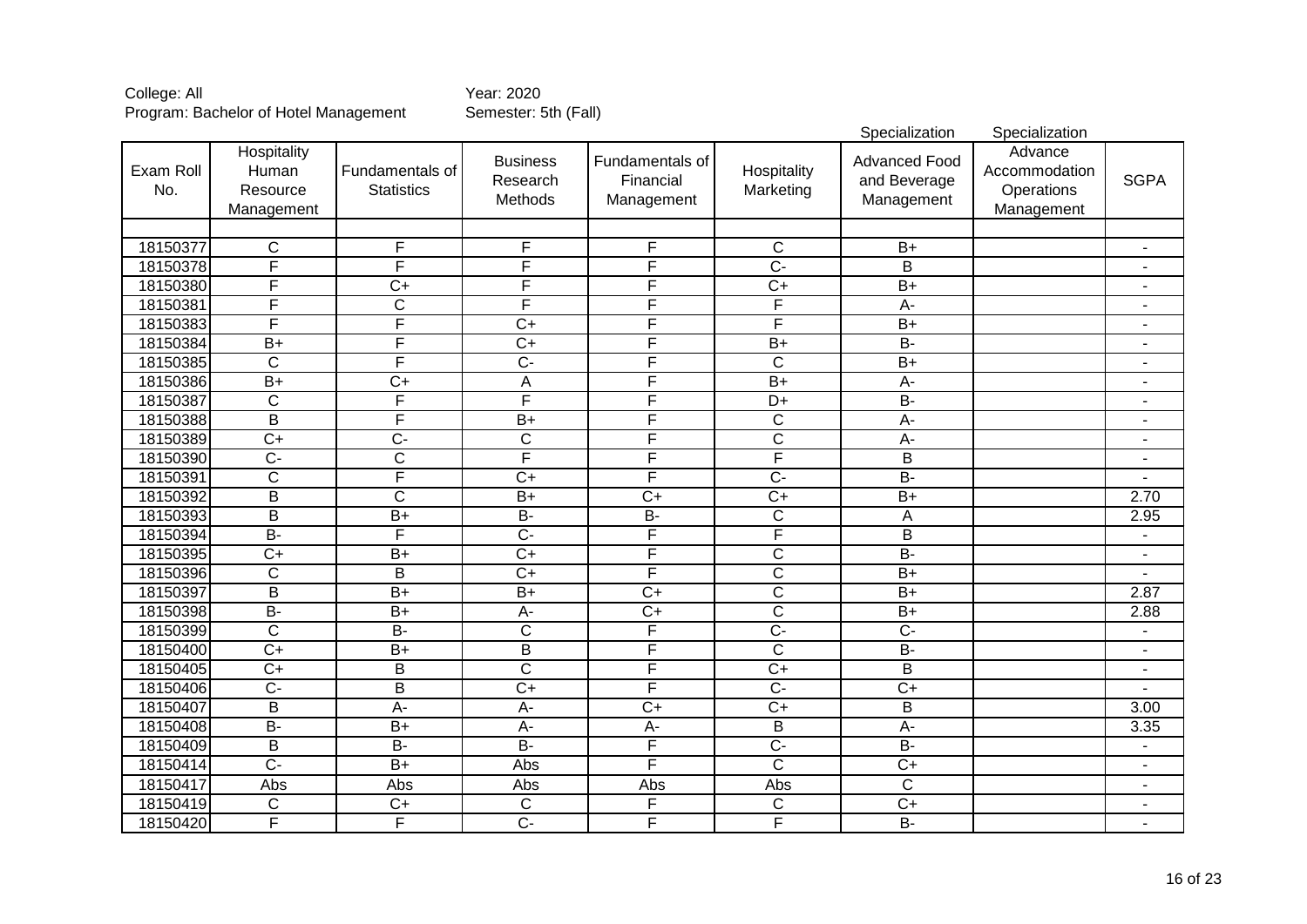|                  |                                                |                                      |                                        |                                            |                           | Specialization                                     | Specialization                                       |                          |
|------------------|------------------------------------------------|--------------------------------------|----------------------------------------|--------------------------------------------|---------------------------|----------------------------------------------------|------------------------------------------------------|--------------------------|
| Exam Roll<br>No. | Hospitality<br>Human<br>Resource<br>Management | Fundamentals of<br><b>Statistics</b> | <b>Business</b><br>Research<br>Methods | Fundamentals of<br>Financial<br>Management | Hospitality<br>Marketing  | <b>Advanced Food</b><br>and Beverage<br>Management | Advance<br>Accommodation<br>Operations<br>Management | <b>SGPA</b>              |
|                  |                                                |                                      |                                        |                                            |                           |                                                    |                                                      |                          |
| 18150421         | $\overline{C}$                                 | $\mathsf{C}$                         | $\overline{C}$                         | F                                          | $\overline{C}$            | B                                                  |                                                      | $\blacksquare$           |
| 18150422         | $\overline{\mathsf{B}}$                        | $\overline{C+}$                      | $\overline{\text{c}}$                  | F                                          | $\overline{\text{c}}$     | $\overline{A}$ -                                   |                                                      |                          |
| 18150423         | $\overline{B+}$                                | $\overline{\mathsf{B}}$              | $\overline{C}$                         | F                                          | $\overline{C}$            | $\overline{B}$                                     |                                                      | $\blacksquare$           |
| 18150424         | F                                              | $\overline{B+}$                      | $\overline{\text{c}}$                  | F                                          | $\overline{C}$            | $\overline{\mathsf{B}}$                            |                                                      | $\blacksquare$           |
| 18150426         | Abs                                            | Abs                                  | Abs                                    | Abs                                        | Abs                       | <b>Abs</b>                                         |                                                      | $\blacksquare$           |
| 18150427         | F                                              | F                                    | F                                      | F                                          | F                         | $B -$                                              |                                                      | $\overline{a}$           |
| 18150428         | $\overline{B}$                                 | $\overline{C+}$                      | $\overline{C}$                         | F                                          | $\overline{C+}$           | $\overline{A}$                                     |                                                      |                          |
| 18150429         | $\overline{C+}$                                | Α                                    | $\overline{B}$                         | A                                          | $\boldsymbol{\mathsf{A}}$ | A                                                  |                                                      | 3.55                     |
| 18150430         | $\overline{C}$                                 | F                                    | $\overline{B}$                         | F                                          | F                         | $\overline{B}$                                     |                                                      | $\overline{\phantom{a}}$ |
| 18150431         | $\overline{C+}$                                | F                                    | $\overline{C}$                         | F                                          | F                         | B                                                  |                                                      | $\blacksquare$           |
| 18150432         | $\overline{C}$                                 | F                                    | F                                      | Abs                                        | $\overline{\text{c}}$     | $\overline{B+}$                                    |                                                      | $\blacksquare$           |
| 18150433         | $\overline{C}$                                 | F                                    | F                                      | F                                          | $\overline{C}$            | $\overline{C+}$                                    |                                                      | ÷,                       |
| 18150434         | $\overline{C+}$                                | $\overline{B}$                       | $\overline{\mathsf{C}}$                | F                                          | $\overline{\mathsf{C}}$   | $B -$                                              |                                                      | $\blacksquare$           |
| 18150435         | $\overline{C}$                                 | F                                    | F                                      | F                                          | F                         | $C+$                                               |                                                      | ä,                       |
| 18150436         | $\overline{\mathsf{F}}$                        | F                                    | F                                      | F                                          | $\overline{C}$            | $\overline{B}$                                     |                                                      | $\overline{\phantom{a}}$ |
| 18150437         | F                                              | F                                    | F                                      | F                                          | F                         | $C+$                                               |                                                      | $\overline{\phantom{a}}$ |
| 18150438         | $\overline{C}$                                 | $\overline{\text{C}}$                | $\overline{C}$                         | F                                          | $\overline{C}$            | $\overline{C+}$                                    |                                                      | $\overline{\phantom{a}}$ |
| 18150439         | $\overline{C+}$                                | F                                    | $\overline{C+}$                        | F                                          | $\overline{\text{c}}$     | $\overline{B}$                                     |                                                      | $\blacksquare$           |
| 18150440         | $B -$                                          | F                                    | $\overline{C}$                         | F                                          | $\overline{\text{c}}$     | $\overline{B}$                                     |                                                      | $\blacksquare$           |
| 18150441         | $\overline{C}$                                 | F                                    | $\overline{C}$                         | F                                          | $\overline{\text{c}}$     | $B -$                                              |                                                      | $\blacksquare$           |
| 18150442         | $\overline{C+}$                                | F                                    | $\overline{C}$                         | F                                          | $\overline{C+}$           | $\overline{B}$                                     |                                                      | $\blacksquare$           |
| 18150443         | $\overline{C}$                                 | F                                    | F                                      | F                                          | F                         | $\overline{C+}$                                    |                                                      | $\blacksquare$           |
| 18150444         | $\overline{C}$                                 | $\overline{\text{c}}$                | $\overline{B}$                         | F                                          | $B -$                     | B                                                  |                                                      | $\blacksquare$           |
| 18150445         | $\overline{C}$                                 | $\overline{C+}$                      | $\overline{B}$                         | F                                          | $\overline{C+}$           | $\overline{B}$                                     |                                                      | -                        |
| 18150446         | $\overline{C}$                                 | F                                    | F                                      | F                                          | $\mathsf C$               | $B -$                                              |                                                      | $\blacksquare$           |
| 18150447         | F                                              | $\overline{C+}$                      | F                                      | F                                          | F                         | $\overline{B}$                                     |                                                      | $\blacksquare$           |
| 18150448         | F                                              | F                                    | F                                      | F                                          | $\overline{B}$            | <b>B-</b>                                          |                                                      | $\blacksquare$           |
| 18150449         | F                                              | F                                    | F                                      | F                                          | $\overline{C}$            | $\overline{B}$                                     |                                                      | $\blacksquare$           |
| 18150450         | $\overline{B}$                                 | $B -$                                | $\overline{B}$                         | F                                          | A                         | A                                                  |                                                      |                          |
| 18150452         | F                                              | $\overline{C+}$                      | $\overline{B}$                         | F                                          | $\overline{C}$            | $\overline{B}$                                     |                                                      |                          |
| 18150453         | F                                              | $\overline{C+}$                      | $\overline{C}$                         | F                                          | $\overline{\text{c}}$     | $\overline{B}$                                     |                                                      |                          |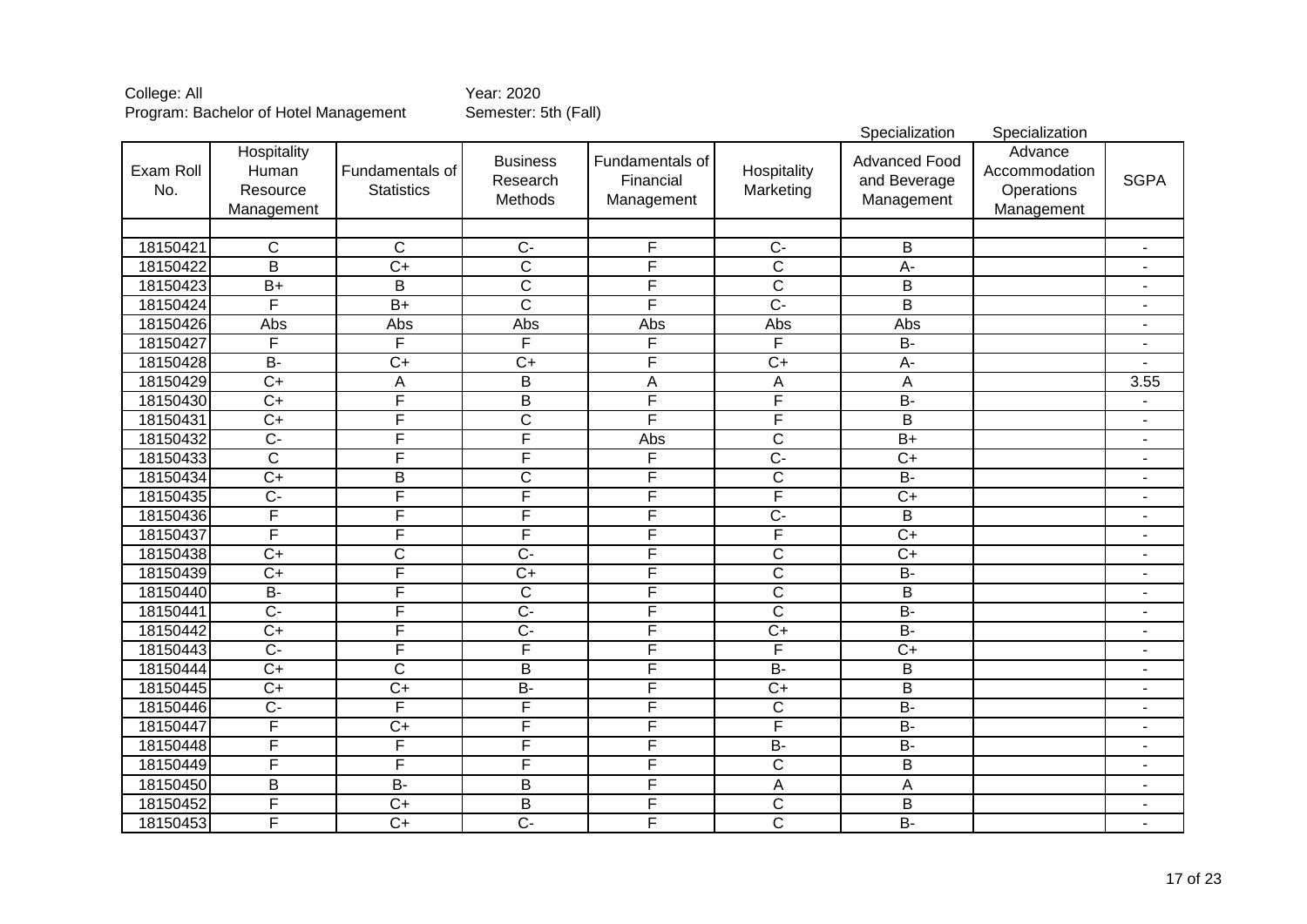|                  |                                                |                                      |                                        |                                            |                          | Specialization                                     | Specialization                                       |                          |
|------------------|------------------------------------------------|--------------------------------------|----------------------------------------|--------------------------------------------|--------------------------|----------------------------------------------------|------------------------------------------------------|--------------------------|
| Exam Roll<br>No. | Hospitality<br>Human<br>Resource<br>Management | Fundamentals of<br><b>Statistics</b> | <b>Business</b><br>Research<br>Methods | Fundamentals of<br>Financial<br>Management | Hospitality<br>Marketing | <b>Advanced Food</b><br>and Beverage<br>Management | Advance<br>Accommodation<br>Operations<br>Management | <b>SGPA</b>              |
|                  |                                                |                                      |                                        |                                            |                          |                                                    |                                                      |                          |
| 18150454         | F                                              | $\overline{\text{c}}$                | $\overline{C+}$                        | F                                          | F                        | $\mathsf A$                                        |                                                      |                          |
| 18150455         | F                                              | $B -$                                | $\overline{C+}$                        | F                                          | $\overline{C}$           | $\overline{B+}$                                    |                                                      |                          |
| 18150457         | F                                              | $B -$                                | $\overline{B}$                         | F                                          | $\overline{B}$           | $\overline{B+}$                                    |                                                      |                          |
| 18150458         | F                                              | F                                    | $\overline{C+}$                        | F                                          | $\overline{\mathsf{C}}$  | $\overline{B}$                                     |                                                      | $\blacksquare$           |
| 18150459         | $\overline{C}$ -                               | $\overline{C}$ +                     | $\overline{B}$                         | F                                          | $\overline{C+}$          | $\overline{B+}$                                    |                                                      | $\blacksquare$           |
| 18150460         | $\overline{C}$                                 | $\overline{B+}$                      | A-                                     | F                                          | A                        | $A -$                                              |                                                      |                          |
| 18150461         | $\overline{\mathsf{B}}$                        | A                                    | $A -$                                  | $\overline{A}$                             | $\overline{A}$           | $\overline{A}$                                     |                                                      | 3.68                     |
| 18150462         | $\overline{C+}$                                | $\overline{\mathsf{B}}$              | $B+$                                   | $\overline{B}$                             | $\overline{C+}$          | $\overline{A}$                                     |                                                      | 2.93                     |
| 18150463         | $\overline{C}$                                 | $B+$                                 | $\overline{B+}$                        | $\overline{C+}$                            | $\overline{\text{c}}$    | $\overline{A}$                                     |                                                      | 2.72                     |
| 18150464         | Abs                                            | Abs                                  | $\overline{C+}$                        | Abs                                        | $\overline{\mathsf{C}}$  | $\overline{B+}$                                    |                                                      |                          |
| 18150465         | B                                              | $\overline{C}$                       | $B -$                                  | $\overline{C}$                             | $B -$                    | $\overline{B+}$                                    |                                                      | 2.62                     |
| 18150466         | $B -$                                          | $B -$                                | $A -$                                  | $\overline{C}$                             | $\overline{B}$           | $A -$                                              |                                                      | 2.87                     |
| 18150467         | $\overline{B}$                                 | $\overline{C+}$                      | $\overline{A}$ -                       | $\overline{C}$ -                           | $\overline{B+}$          | $\overline{A}$ -                                   |                                                      | 2.95                     |
| 18150468         | $\overline{B}$                                 | F                                    | $\overline{C+}$                        | F                                          | $\overline{\text{c}}$    |                                                    | A                                                    | $\blacksquare$           |
| 18150469         | B                                              | F                                    | $B -$                                  | F                                          | $\overline{B}$           |                                                    | A                                                    | $\blacksquare$           |
| 18150470         | $\overline{\mathsf{C}}$                        | F                                    | $\overline{C+}$                        | F                                          | $\overline{B}$ -         | $\overline{B+}$                                    |                                                      | $\blacksquare$           |
| 18150471         | F                                              | $\overline{C}$                       | Abs                                    | Abs                                        | $\overline{C}$           | $\overline{B+}$                                    |                                                      | $\blacksquare$           |
| 18150472         | B                                              | $\overline{\text{c}}$                | $\overline{B}$                         | F                                          | $\overline{\text{c}}$    | A-                                                 |                                                      |                          |
| 18150473         | A-                                             | $\overline{C+}$                      | $A -$                                  | C                                          | $\overline{B}$           | A-                                                 |                                                      | 3.02                     |
| 18150474         | $B+$                                           | F                                    | $B -$                                  | F                                          | $\overline{C+}$          | A-                                                 |                                                      | $\overline{\phantom{a}}$ |
| 18150475         | $B -$                                          | F                                    | $B -$                                  | F                                          | $\overline{C}$           | $A -$                                              |                                                      | $\blacksquare$           |
| 18150476         | $B+$                                           | $A -$                                | A                                      | $\overline{B+}$                            | $\overline{B}$           | A-                                                 |                                                      | 3.50                     |
| 18150477         | $B -$                                          | $\overline{C}$                       | $\overline{C+}$                        | F                                          | $\overline{C}$           | $B+$                                               |                                                      | $\blacksquare$           |
| 18150478         | $\overline{C}$                                 | $\overline{C}$                       | F                                      | F                                          | $\overline{C}$           | $B+$                                               |                                                      | $\blacksquare$           |
| 18150479         | $B -$                                          | F                                    | $\mathsf{F}$                           | F                                          | $\overline{C}$           | $\overline{B+}$                                    |                                                      | $\overline{\phantom{a}}$ |
| 18150480         | $B+$                                           | F                                    | B                                      | F                                          | <b>B-</b>                | A-                                                 |                                                      | $\blacksquare$           |
| 18150481         | $\overline{B+}$                                | $\overline{\text{c}}$                | $\overline{B}$                         | F                                          | $\overline{B}$           | $A -$                                              |                                                      |                          |
| 18150482         | $A -$                                          | B                                    | B                                      | C                                          | <b>B-</b>                | $A -$                                              |                                                      | 3.02                     |
| 18150484         | A-                                             | $\overline{C+}$                      | A                                      | F                                          | $B+$                     | A                                                  |                                                      | $\blacksquare$           |
| 18150485         | F                                              | F                                    | $\overline{F}$                         | F                                          | F                        | $B+$                                               |                                                      |                          |
| 18150486         | $\overline{B}$                                 | $B -$                                | B                                      | F                                          | $\overline{B}$           | $\overline{A}$                                     |                                                      |                          |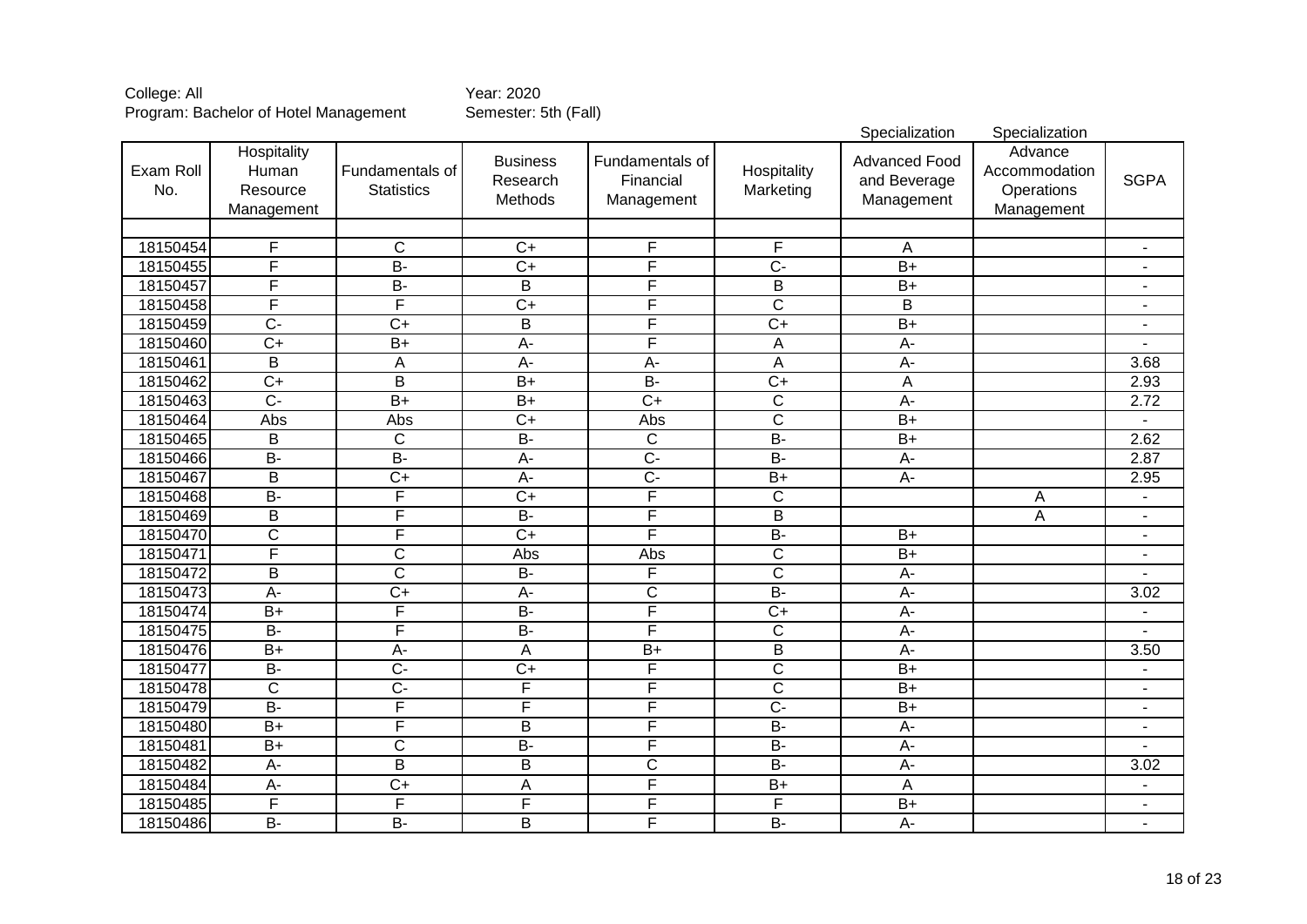|                  |                                                |                                      |                                        |                                            |                          | Specialization                                     | Specialization                                       |                          |
|------------------|------------------------------------------------|--------------------------------------|----------------------------------------|--------------------------------------------|--------------------------|----------------------------------------------------|------------------------------------------------------|--------------------------|
| Exam Roll<br>No. | Hospitality<br>Human<br>Resource<br>Management | Fundamentals of<br><b>Statistics</b> | <b>Business</b><br>Research<br>Methods | Fundamentals of<br>Financial<br>Management | Hospitality<br>Marketing | <b>Advanced Food</b><br>and Beverage<br>Management | Advance<br>Accommodation<br>Operations<br>Management | <b>SGPA</b>              |
|                  |                                                |                                      |                                        |                                            |                          |                                                    |                                                      |                          |
| 18150487         | F                                              | F                                    | $\overline{F}$                         | F                                          | $\overline{F}$           | $\overline{B+}$                                    |                                                      | $\blacksquare$           |
| 18150488         | F                                              | F                                    | F                                      | F                                          | F                        |                                                    | A                                                    | $\blacksquare$           |
| 18150489         | A                                              | $\overline{\text{c}}$                | B                                      | F                                          | $A -$                    | A                                                  |                                                      |                          |
| 18150490         | $\overline{A}$                                 | F                                    | $\overline{C+}$                        | $\overline{\text{c}}$                      | $\overline{B}$           | $\overline{A}$                                     |                                                      | $\overline{\phantom{a}}$ |
| 18150491         | $\overline{A}$                                 | C                                    | $\overline{B+}$                        | F                                          | $\overline{B}$           | A                                                  |                                                      | $\overline{\phantom{a}}$ |
| 18150492         | $\overline{A}$ -                               | F                                    | $\overline{A}$ -                       | $\overline{A}$ -                           | $\overline{B}$           | $\overline{A}$                                     |                                                      | $\blacksquare$           |
| 18150493         | $B -$                                          | F                                    | $\overline{C}$                         | F                                          | $\overline{\mathsf{C}}$  | $\overline{B+}$                                    |                                                      | $\blacksquare$           |
| 18150494         | $\overline{\text{c}}$                          | F                                    | F                                      | Abs                                        | $\overline{C}$ -         | $\overline{B+}$                                    |                                                      |                          |
| 18150495         | $\overline{B+}$                                | $\overline{C}$                       | A                                      | $\overline{C}$                             | $\overline{B}$           | $\overline{A}$                                     |                                                      | 2.95                     |
| 18150496         | $\overline{C}$                                 | F                                    | $\overline{C+}$                        | F                                          | $\overline{C+}$          | $\overline{C+}$                                    |                                                      | $\blacksquare$           |
| 18150499         | $\overline{B+}$                                | $\overline{\text{c}}$                | $\overline{B}$                         | F                                          | B                        | $\overline{B+}$                                    |                                                      | $\blacksquare$           |
| 18150500         | F                                              | F                                    | F                                      | F                                          | F                        | $\overline{C}$                                     |                                                      | ÷                        |
| 18150502         | B                                              | $\overline{C}$                       | $\overline{B}$                         | F                                          | $\overline{C+}$          | $\overline{B}$                                     |                                                      | $\blacksquare$           |
| 18150505         | F                                              | F                                    | F                                      | F                                          | $\overline{\mathsf{F}}$  | $\overline{D+}$                                    |                                                      | $\overline{a}$           |
| 18150506         | $A -$                                          | F                                    | $\overline{B}$                         | F                                          | $B+$                     | $\overline{B}$                                     |                                                      | $\blacksquare$           |
| 18150507         | $\overline{B}$                                 | F                                    | $\overline{C}$                         | F                                          | $\overline{C}$           | $B+$                                               |                                                      | $\blacksquare$           |
| 18150508         | $\overline{C}$                                 | F                                    | F                                      | F                                          | $\overline{C}$           | $B -$                                              |                                                      | $\blacksquare$           |
| 18150509         | $\overline{C+}$                                | F                                    | $\overline{C}$                         | F                                          | $\overline{C+}$          | $\overline{C+}$                                    |                                                      | L.                       |
| 18150510         | $B -$                                          | F                                    | $\overline{C+}$                        | F                                          | $\overline{C}$           | $B -$                                              |                                                      | $\overline{a}$           |
| 18150511         | $\overline{C}$                                 | F                                    | Expelled                               | F                                          | $\overline{C}$           | Abs                                                |                                                      | $\overline{\phantom{0}}$ |
| 18150512         | $B+$                                           | $\overline{\text{C}}$                | Expelled                               | F                                          | $B -$                    | $B -$                                              |                                                      |                          |
| 18150514         | F                                              | $\overline{\mathsf{F}}$              | $D+$                                   | $\overline{C}$                             | $\overline{C}$           | A                                                  |                                                      |                          |
| 18150515         | $\mathsf{C}$                                   | $\overline{B}$                       | $D+$                                   | $\overline{C}$                             | $A -$                    | A-                                                 |                                                      | 2.52                     |
| 18150516         | F                                              | $\overline{C+}$                      | F                                      | $\overline{\text{c}}$                      | $\overline{B}$           | A-                                                 |                                                      |                          |
| 18150517         | $\overline{\text{c}}$                          | B                                    | $\overline{C}$                         | $\overline{\text{c}}$                      | $A -$                    | A-                                                 |                                                      | 2.68                     |
| 18150518         | $\overline{\text{c}}$                          | $\overline{C+}$                      | $\overline{B}$                         | $\overline{C+}$                            | $\overline{B}$           | $A -$                                              |                                                      | 2.62                     |
| 18150519         | $\overline{B}$                                 | A-                                   | $\overline{C+}$                        | A-                                         | $\mathsf A$              | A                                                  |                                                      | 3.40                     |
| 18150520         | F                                              | $\overline{\mathsf{F}}$              | $B -$                                  | F                                          | $\overline{\text{c}}$    | A-                                                 |                                                      |                          |
| 18150521         | C                                              | A                                    | A                                      | $\overline{C+}$                            | A-                       | A                                                  |                                                      | 3.33                     |
| 18150522         | $\overline{\text{C}}$                          | $A -$                                | $\overline{B}$                         | $B -$                                      | $A -$                    | A                                                  |                                                      | 3.13                     |
| 18150523         | $\overline{C}$                                 | $\overline{C+}$                      | $D+$                                   | $\overline{C}$                             | B                        | $B+$                                               |                                                      | 2.22                     |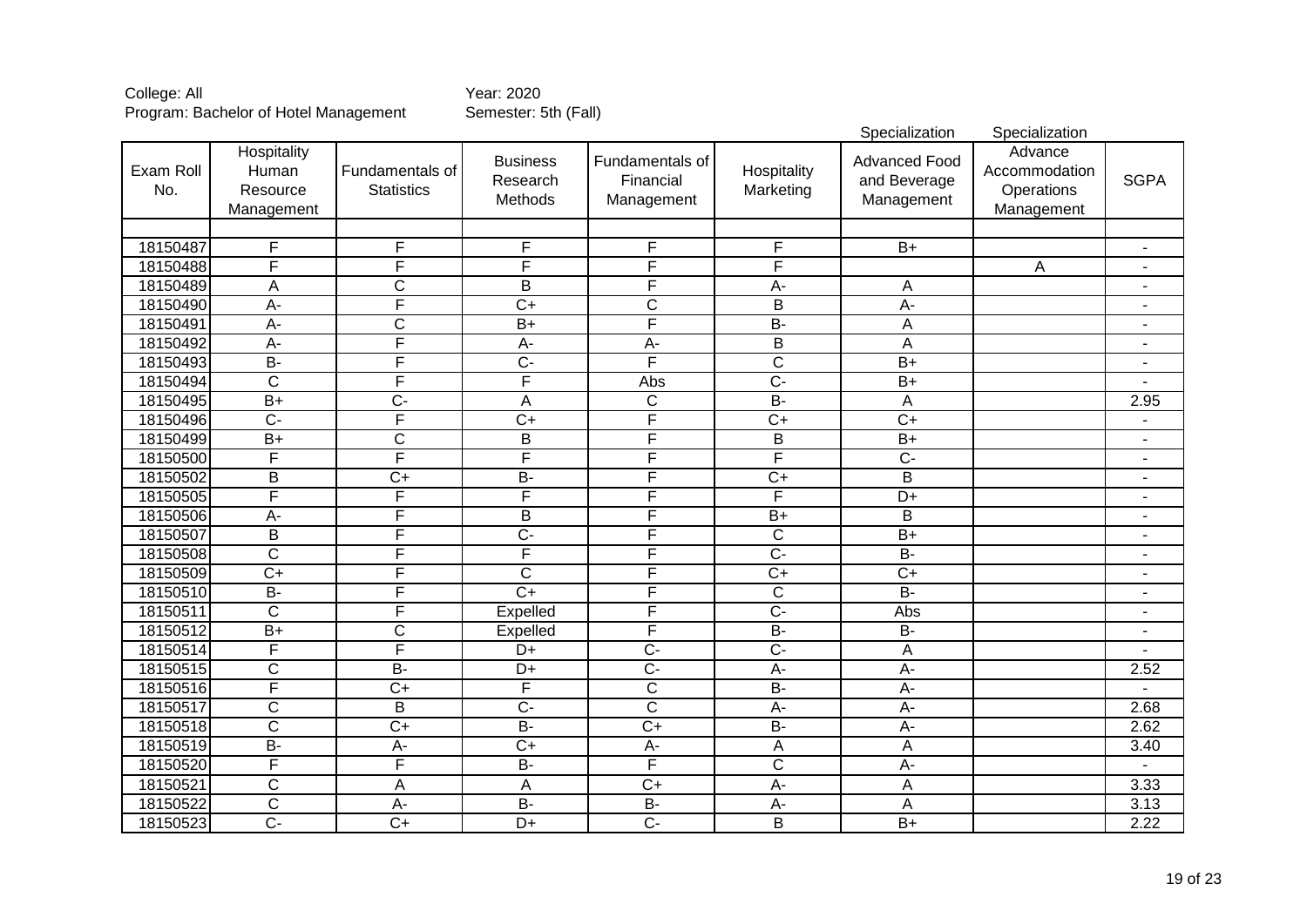|                  |                                                |                                      |                                        |                                            |                          | Specialization                                     | Specialization                                       |                          |
|------------------|------------------------------------------------|--------------------------------------|----------------------------------------|--------------------------------------------|--------------------------|----------------------------------------------------|------------------------------------------------------|--------------------------|
| Exam Roll<br>No. | Hospitality<br>Human<br>Resource<br>Management | Fundamentals of<br><b>Statistics</b> | <b>Business</b><br>Research<br>Methods | Fundamentals of<br>Financial<br>Management | Hospitality<br>Marketing | <b>Advanced Food</b><br>and Beverage<br>Management | Advance<br>Accommodation<br>Operations<br>Management | <b>SGPA</b>              |
|                  |                                                |                                      |                                        |                                            |                          |                                                    |                                                      |                          |
| 18150524         | F                                              | F                                    | $\overline{C}$                         | $C+$                                       | B                        | $B+$                                               |                                                      |                          |
| 18150525         | $\overline{B+}$                                | $\overline{\mathsf{B}}$              | $\overline{B}$                         | $\overline{\mathsf{B}}$                    | $A -$                    | $A -$                                              |                                                      | 3.28                     |
| 18150526         | $\overline{\text{c}}$                          | $\overline{A}$                       | $\overline{C+}$                        | $B -$                                      | $\overline{B}$           | Α                                                  |                                                      | 3.05                     |
| 18150527         | $\overline{C}$                                 | $\overline{B}$                       | $\overline{C}$                         | $\overline{C}$                             | $\overline{C+}$          | A                                                  |                                                      | 2.50                     |
| 18150528         | F                                              | $\overline{C}$                       | $\overline{C}$                         | F                                          | $\overline{C}$           | $\overline{B+}$                                    |                                                      |                          |
| 18150530         | $\overline{D+}$                                | $\overline{C+}$                      | $\overline{C}$                         | F                                          | $\overline{C}$           | $\overline{B+}$                                    |                                                      | $\blacksquare$           |
| 18150532         | Abs                                            | F                                    | F                                      | F                                          | F                        | $\overline{B+}$                                    |                                                      | $\blacksquare$           |
| 18150533         | $\overline{C}$                                 | $\overline{B}$                       | $\overline{C}$                         | F                                          | A                        | A                                                  |                                                      | $\blacksquare$           |
| 18150535         | $\overline{\text{c}}$                          | $\overline{C+}$                      | $\overline{\mathsf{C}}$                | F                                          | $\overline{A}$           | $\overline{\mathsf{A}}$                            |                                                      | $\blacksquare$           |
| 18150536         | $\overline{\text{c}}$                          | $\overline{A}$                       | $\overline{\text{c}}$                  | F                                          | $\overline{A}$ -         | $\overline{A}$                                     |                                                      |                          |
| 18150537         | $\overline{C}$ -                               | $\overline{B}$                       | $\overline{\mathsf{C}}$                | $\overline{C+}$                            | $\overline{B+}$          | $A -$                                              |                                                      | 2.67                     |
| 18150538         | F                                              | $B -$                                | $\overline{C}$ -                       | F                                          | $B -$                    | $A -$                                              |                                                      | ÷                        |
| 18150539         | F                                              | F                                    | $\overline{\mathsf{F}}$                | F                                          | F                        | $\overline{B}$                                     |                                                      | $\blacksquare$           |
| 18150540         | $B -$                                          | $\overline{B+}$                      | $A -$                                  | F                                          | A                        | $\overline{\mathsf{A}}$                            |                                                      | ÷                        |
| 18150541         | $\overline{C}$                                 | B                                    | $\overline{C}$                         | F                                          | $\overline{A}$           | A                                                  |                                                      |                          |
| 18150542         | $\overline{C+}$                                | $\overline{A}$                       | $\overline{B}$                         | $B -$                                      | $A -$                    | $\overline{\mathsf{A}}$                            |                                                      | 3.28                     |
| 18150543         | F                                              | B                                    | $\overline{D+}$                        | F                                          | $B+$                     | A-                                                 |                                                      |                          |
| 18150544         | $B+$                                           | A                                    | A                                      | A-                                         | A                        | A                                                  |                                                      | 3.83                     |
| 18150545         | $\overline{C}$                                 | $\overline{B}$                       | A                                      | F                                          | $B -$                    | A                                                  |                                                      | $\blacksquare$           |
| 18150546         | $\mathsf C$                                    | F                                    | B                                      | F                                          | B                        | A-                                                 |                                                      | $\blacksquare$           |
| 18150547         | $\overline{C}$                                 | $\overline{C+}$                      | $\overline{C}$                         | F                                          | $B -$                    | $\overline{B+}$                                    |                                                      | $\overline{a}$           |
| 18150548         | F                                              | F                                    | $\overline{C}$                         | F                                          | $\overline{B}$           | $B -$                                              |                                                      | $\blacksquare$           |
| 18150549         | $\overline{C}$                                 | $\overline{\mathsf{F}}$              | $B -$                                  | Abs                                        | $\overline{B}$           | $\mathsf A$                                        |                                                      |                          |
| 18150550         | $\overline{C}$                                 | $\overline{B}$                       | $B -$                                  | $\overline{C}$                             | $\overline{B}$           | A-                                                 |                                                      | 2.68                     |
| 18150551         | $\overline{D+}$                                | $\overline{\text{c}}$                | F                                      | $\overline{C}$                             | $B -$                    | $B -$                                              |                                                      | $\overline{\phantom{a}}$ |
| 18150553         | Abs                                            | Abs                                  | Abs                                    | F                                          | $\overline{C}$           | B                                                  |                                                      | $\blacksquare$           |
| 18150554         | Abs                                            | F                                    | Abs                                    | Abs                                        | $\overline{C}$           | B                                                  |                                                      | $\blacksquare$           |
| 18150555         | $\mathsf C$                                    | Abs                                  | $\overline{C}$                         | F                                          | $\overline{C+}$          | $\overline{\mathsf{B}}$                            |                                                      | $\blacksquare$           |
| 18150556         | $\mathsf{C}$                                   | A-                                   | D+                                     | F                                          | D+                       | <b>B-</b>                                          |                                                      | $\blacksquare$           |
| 18150557         | $\overline{\mathsf{F}}$                        | $\overline{B}$                       | $\overline{F}$                         | F                                          | $\mathsf C$              | $\overline{B}$                                     |                                                      | $\blacksquare$           |
| 18150558         | B                                              | $\overline{B+}$                      | A                                      | $B -$                                      | $\overline{A}$ -         | A                                                  |                                                      | 3.45                     |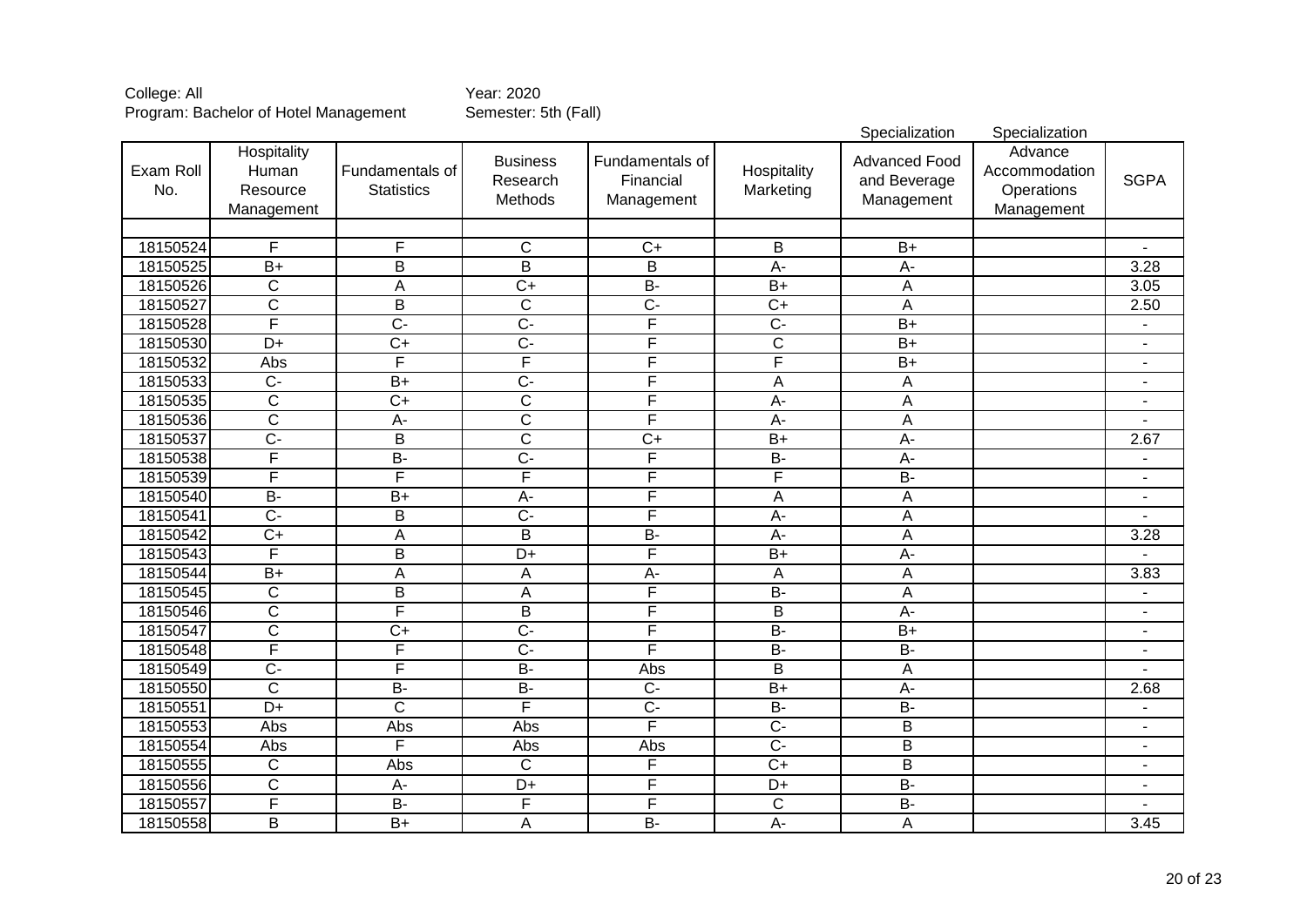|                  |                                                |                                      |                                        |                                            |                          | Specialization                                     | Specialization                                       |                          |
|------------------|------------------------------------------------|--------------------------------------|----------------------------------------|--------------------------------------------|--------------------------|----------------------------------------------------|------------------------------------------------------|--------------------------|
| Exam Roll<br>No. | Hospitality<br>Human<br>Resource<br>Management | Fundamentals of<br><b>Statistics</b> | <b>Business</b><br>Research<br>Methods | Fundamentals of<br>Financial<br>Management | Hospitality<br>Marketing | <b>Advanced Food</b><br>and Beverage<br>Management | Advance<br>Accommodation<br>Operations<br>Management | <b>SGPA</b>              |
|                  |                                                |                                      |                                        |                                            |                          |                                                    |                                                      |                          |
| 18150559         | $\overline{C}$                                 | F                                    | $\overline{F}$                         | F                                          | <b>B-</b>                | B                                                  |                                                      | $\overline{a}$           |
| 18150560         | $\overline{B}$                                 | $\overline{\text{c}}$                | $\overline{B}$                         | F                                          | $\overline{B}$           | $\overline{B+}$                                    |                                                      |                          |
| 18150561         | $B -$                                          | $B -$                                | $\overline{B+}$                        | $\overline{\text{c}}$                      | $\overline{A}$           | Α                                                  |                                                      | 3.07                     |
| 18150562         | $\overline{\text{c}}$                          | $\overline{B+}$                      | $B -$                                  | F                                          | $A -$                    | Α                                                  |                                                      |                          |
| 18150564         | $\overline{\mathsf{C}}$                        | A                                    | $\overline{A}$                         | $\overline{\mathsf{B}}$                    | $\overline{A}$ -         | A                                                  |                                                      | 3.40                     |
| 18150565         | $\overline{\text{c}}$                          | $\overline{\mathsf{B}}$              | $\overline{C+}$                        | $\overline{C}$                             | $B+$                     | Ā                                                  |                                                      | 2.72                     |
| 18150566         | $\overline{C}$                                 | $\overline{A}$                       | $\overline{\mathsf{C}}$                | F                                          | $B+$                     | A                                                  |                                                      | $\overline{\phantom{a}}$ |
| 18150567         | $\overline{\text{c}}$                          | F                                    | F                                      | F                                          | $B+$                     | $A -$                                              |                                                      | $\blacksquare$           |
| 18150568         | $\overline{C}$                                 | $\overline{C}$                       | $\overline{D+}$                        | F                                          | $\overline{C+}$          | A                                                  |                                                      | $\blacksquare$           |
| 18150569         | F                                              | F                                    | F                                      | F                                          | F                        | $\overline{A}$                                     |                                                      | $\blacksquare$           |
| 18150570         | $\overline{\mathsf{C}}$                        | $\overline{B+}$                      | $\overline{C}$ -                       | F                                          | $B -$                    | $A -$                                              |                                                      |                          |
| 18150571         | $\overline{C}$                                 | $A-$                                 | $\overline{D+}$                        | $\overline{C}$                             | $\overline{B}$           | A                                                  |                                                      | 2.82                     |
| 18150572         | $\overline{C}$                                 | F                                    | F                                      | F                                          | $\overline{B+}$          | $B -$                                              |                                                      |                          |
| 18150573         | F                                              | F                                    | F                                      | F                                          | $\overline{B}$           | A                                                  |                                                      | $\overline{a}$           |
| 18150574         | F                                              | $\overline{C}$                       | F                                      | F                                          | $\overline{D+}$          | $A -$                                              |                                                      | $\blacksquare$           |
| 18150575         | F                                              | F                                    | F                                      | F                                          | F                        | $\overline{A}$                                     |                                                      | $\blacksquare$           |
| 18150576         | F                                              | F                                    | F                                      | F                                          | $\overline{C+}$          | $\overline{A}$                                     |                                                      |                          |
| 18150577         | $B -$                                          | A                                    | A                                      | A                                          | A                        | A                                                  |                                                      | 3.78                     |
| 18150578         | F                                              | $\overline{C}$                       | $\overline{C}$                         | $\overline{C+}$                            | $\overline{B}$           | A                                                  |                                                      | $\overline{\phantom{a}}$ |
| 18150579         | F                                              | F                                    | $\overline{\mathsf{F}}$                | F                                          | $\overline{C+}$          | $\overline{A}$                                     |                                                      | $\overline{a}$           |
| 18150580         | F                                              | $\overline{B+}$                      | $\overline{\mathsf{F}}$                | F                                          | B                        | A-                                                 |                                                      | $\blacksquare$           |
| 18150581         | $\overline{C}$                                 | $\overline{C}$                       | $\overline{D+}$                        | F                                          | $\overline{C}$           | A                                                  |                                                      | $\blacksquare$           |
| 18150582         | F                                              | $\overline{C+}$                      | $\overline{\mathsf{F}}$                | F                                          | $\overline{C}$           | A                                                  |                                                      | -                        |
| 18150583         | D+                                             | $\overline{C+}$                      | $\overline{C}$                         | F                                          | $\overline{C}$           | А                                                  |                                                      | $\blacksquare$           |
| 18150585         | $\overline{C}$                                 | $\overline{C+}$                      | $\overline{C}$                         | F                                          | $\overline{B}$           | А                                                  |                                                      | $\blacksquare$           |
| 18150586         | $B+$                                           | A                                    | $\overline{C+}$                        | $B -$                                      | A                        | $A -$                                              |                                                      | 3.33                     |
| 18150587         | <b>B-</b>                                      | A                                    | B                                      | $C+$                                       | A                        | A                                                  |                                                      | 3.33                     |
| 18150589         | $\overline{\mathsf{F}}$                        | $\overline{\text{c}}$                | $\overline{C}$                         | F                                          | $\overline{B}$           | $B+$                                               |                                                      | $\overline{\phantom{a}}$ |
| 18150591         | $\overline{B}$                                 | $\overline{A}$                       | $\overline{C}$                         | F                                          | $A -$                    | A                                                  |                                                      | $\blacksquare$           |
| 18150592         | $\overline{C}$                                 | $\overline{A}$                       | $\overline{C}$                         | F                                          | $\sf B$                  | $A -$                                              |                                                      | $\blacksquare$           |
| 18150593         | Abs                                            | Abs                                  | Abs                                    | F                                          | $\overline{C}$           | A-                                                 |                                                      | $\blacksquare$           |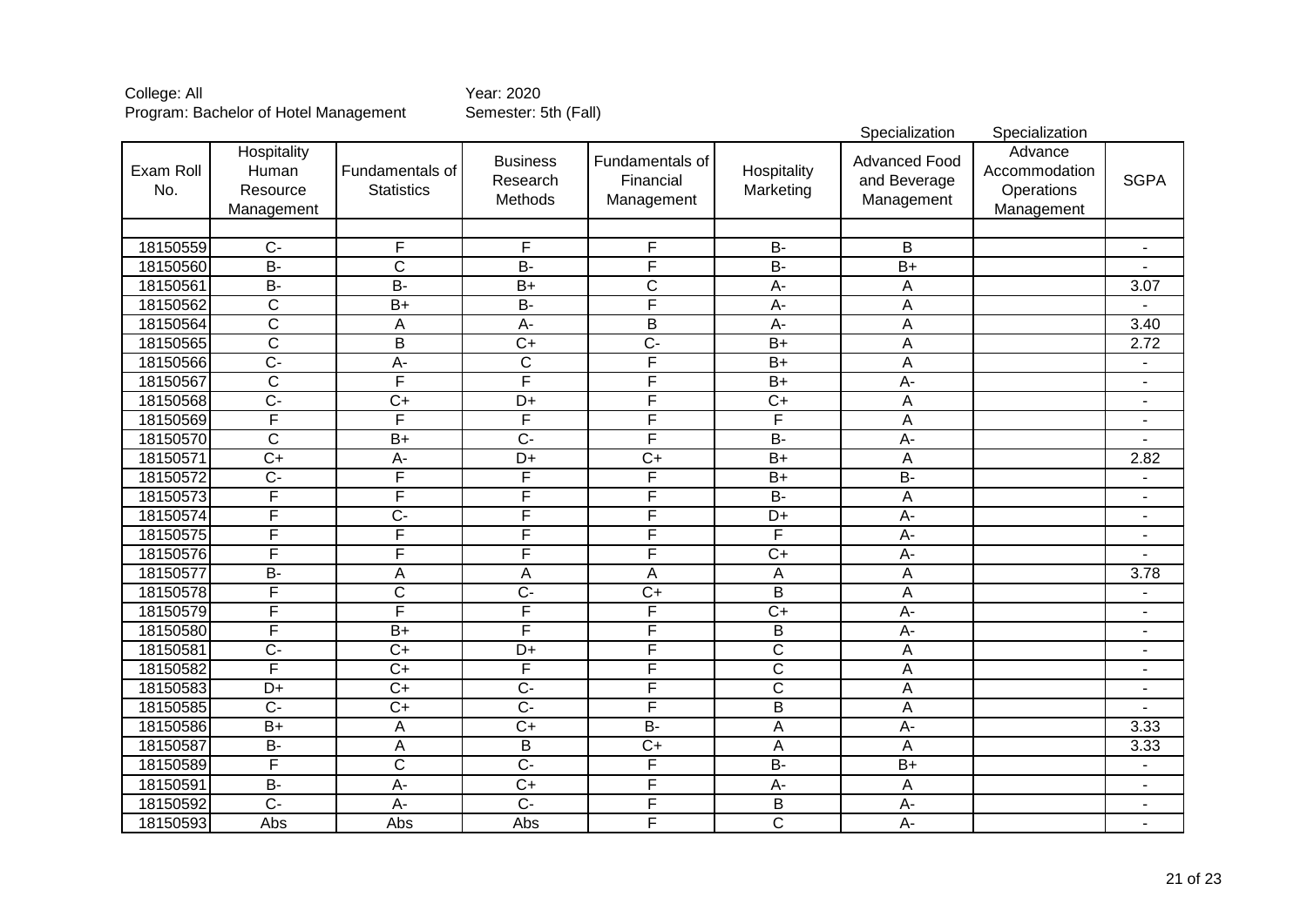|                  |                                                |                                      |                                        |                                            |                           | Specialization                                     | Specialization                                       |                          |
|------------------|------------------------------------------------|--------------------------------------|----------------------------------------|--------------------------------------------|---------------------------|----------------------------------------------------|------------------------------------------------------|--------------------------|
| Exam Roll<br>No. | Hospitality<br>Human<br>Resource<br>Management | Fundamentals of<br><b>Statistics</b> | <b>Business</b><br>Research<br>Methods | Fundamentals of<br>Financial<br>Management | Hospitality<br>Marketing  | <b>Advanced Food</b><br>and Beverage<br>Management | Advance<br>Accommodation<br>Operations<br>Management | <b>SGPA</b>              |
|                  |                                                |                                      |                                        |                                            |                           |                                                    |                                                      |                          |
| 18150594         | $\overline{C}$                                 | $A -$                                | $\overline{\mathsf{F}}$                | F                                          | B                         | A-                                                 |                                                      |                          |
| 18150595         | $\overline{C}$ -                               | $\overline{B}$                       | $\overline{C}$ -                       | F                                          | $\overline{C+}$           | A                                                  |                                                      |                          |
| 18150596         | F                                              | F                                    | F                                      | F                                          | F                         | $B -$                                              |                                                      |                          |
| 18150597         | $\overline{C+}$                                | $\overline{A}$                       | A                                      | $\overline{A}$                             | $\overline{A}$            | $\overline{A}$                                     |                                                      | 3.67                     |
| 18150598         | Abs                                            | F                                    | F                                      | F                                          | F                         | $B -$                                              |                                                      |                          |
| 18150599         | F                                              | $\overline{C+}$                      | $\overline{D+}$                        | F                                          | $\overline{\mathsf{C}}$   | $\overline{\mathsf{B}}$                            |                                                      |                          |
| 18150600         | $\overline{\text{c}}$                          | A                                    | $\overline{B}$                         | $B -$                                      | $\overline{A}$            | $\overline{A}$                                     |                                                      | 3.23                     |
| 18150601         | $\overline{C}$ -                               | $\overline{B+}$                      | $\overline{B}$                         | $\overline{C}$ -                           | ਟ                         | $\overline{A}$                                     |                                                      | 2.57                     |
| 18150602         | $\overline{\text{c}}$                          | $\overline{A}$                       | $\overline{B}$                         | F                                          | $\overline{B}$            | $\overline{A}$                                     |                                                      |                          |
| 18150603         | $\overline{B+}$                                | A                                    | $\overline{A}$                         | B                                          | $\boldsymbol{\mathsf{A}}$ | A                                                  |                                                      | 3.67                     |
| 18150604         | C                                              | $A -$                                | $\overline{C}$                         | $\overline{\mathsf{C}}$                    | $\overline{B}$            | A                                                  |                                                      | 2.73                     |
| 18150605         | C                                              | $B -$                                | F                                      | $\overline{C+}$                            | $\overline{B}$            | $\overline{B}$                                     |                                                      | $\blacksquare$           |
| 18150606         | F                                              | F                                    | F                                      | F                                          | $\overline{C}$            | $B -$                                              |                                                      |                          |
| 18150607         | $\overline{C}$                                 | $\overline{C+}$                      | $\overline{D+}$                        | $\overline{C}$                             | $\overline{\text{c}}$     | $\overline{\mathsf{B}}$                            |                                                      | 2.00                     |
| 18150608         | $\overline{B}$                                 | A                                    | $B -$                                  | $\overline{A}$                             | $A -$                     | $\overline{A}$                                     |                                                      | 3.52                     |
| 18150609         | $A -$                                          | $A -$                                | $B+$                                   | $\overline{C+}$                            | $\overline{B+}$           | $\overline{A}$                                     |                                                      | 3.38                     |
| 18150610         | $\overline{B+}$                                | F                                    | $B -$                                  | F                                          | $B -$                     | A                                                  |                                                      | $\blacksquare$           |
| 18150611         | $B -$                                          | F                                    | $\overline{C+}$                        | F                                          | $\overline{C}$            | A                                                  |                                                      | $\overline{a}$           |
| 18150612         | A                                              | $\overline{C+}$                      | $\overline{B+}$                        | F                                          | $\overline{B}$            | A                                                  |                                                      | $\overline{\phantom{0}}$ |
| 18150613         | A                                              | B                                    | $A -$                                  | $B -$                                      | $\overline{A}$            | A                                                  |                                                      | 3.52                     |
| 18150614         | $B+$                                           | F                                    | <b>B-</b>                              | F                                          | $\overline{B}$            | A                                                  |                                                      | $\overline{\phantom{0}}$ |
| 18150615         | A-                                             | F                                    | $B+$                                   | F                                          | $\overline{C+}$           | A                                                  |                                                      | $\blacksquare$           |
| 18150616         | A-                                             | F                                    | $\overline{C+}$                        | F                                          | $\overline{C}$            | A                                                  |                                                      | $\blacksquare$           |
| 18150617         | $\overline{B}$                                 | Abs                                  | $\overline{C+}$                        | F                                          | $\overline{\mathsf{F}}$   | A                                                  |                                                      | $\blacksquare$           |
| 18150618         | А-                                             | F                                    | <b>B-</b>                              | F                                          | <b>B-</b>                 | A                                                  |                                                      | $\blacksquare$           |
| 18150619         | A                                              | $\overline{B}$                       | $\overline{B}$                         | F                                          | $A -$                     | A                                                  |                                                      | $\blacksquare$           |
| 18150620         | A                                              | $\overline{C+}$                      | $\overline{B+}$                        | Abs                                        | $\boldsymbol{\mathsf{A}}$ | A                                                  |                                                      | $\blacksquare$           |
| 18150621         | $\overline{B}$                                 | $\overline{B}$                       | $\overline{C+}$                        | B                                          | $\overline{B+}$           | A                                                  |                                                      | 3.10                     |
| 18150622         | $C+$                                           | F                                    | $C+$                                   | F                                          | $\mathsf C$               | A                                                  |                                                      | $\blacksquare$           |
| 18150623         | F                                              | F                                    | $\overline{C+}$                        | F                                          | F                         | A                                                  |                                                      |                          |
| 18150624         | A-                                             | $\overline{A}$ -                     | $\overline{B}$                         | A                                          | $B+$                      | A                                                  |                                                      | 3.57                     |